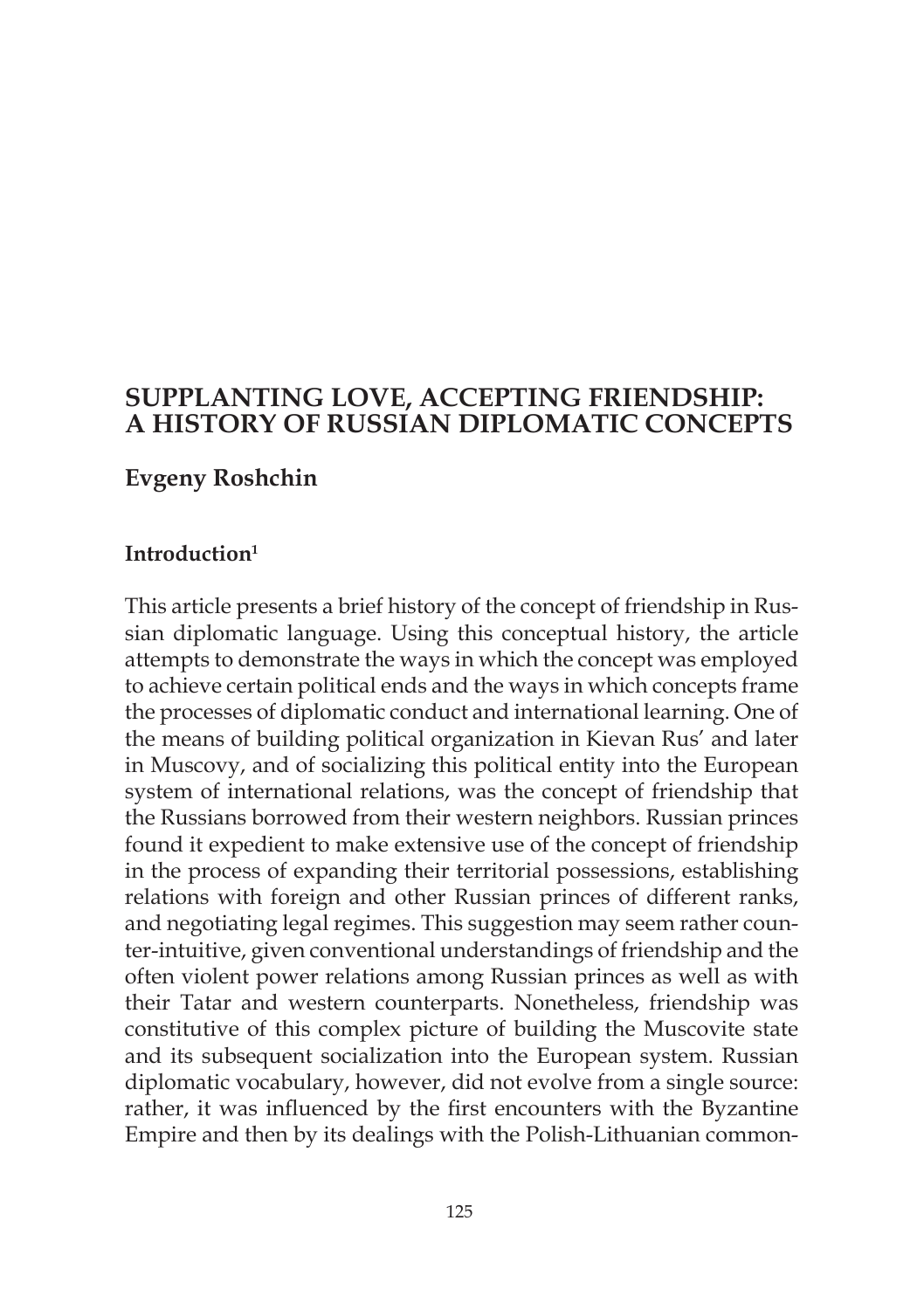wealth, the Hanseatic cities and the Livonian Order. Perhaps partly due to these diverse "international" encounters during the Middle Ages, Russian diplomatic vocabulary possessed several words that could all be rendered into contemporary English as "friendship" (e.g. *liubov'*, *priiazn'*, *priiatstvo*, and *druzhba*).

As a way of inquiring into the formation of the early modern concept of friendship and dealing with terminological multiplicity, this article draws on several methodological precepts guiding the studies of rhetoric and concepts. It follows Quentin Skinner in focusing on the array of terms used to describe and evaluate certain actions and states of affairs (for a description of strategies used to the application of terms and their redescription, see the essays collected in Skinner 2002). It attempts to identify the terms that refer to friendly relations and the range of their application. Thus, it examines the thematic contexts in which the terms appear, and also looks for the adjectives, verbs and other germane words used with these terms. In doing so, it demonstrates the conventions regulating the application of the relevant terms, their transformations and corresponding political processes. Based on the chosen methodological approach, the term "convention" is used not in the legal or normative sense, but rather to denote the prevailing social, political and linguistic processes in a particular historical period (see Palonen 2003, 41; Skinner 1970). This article mainly studies the "treaties" concluded by Muscovite and other Russian princes and republics and their diplomatic correspondence. It is crucial to keep in mind that the Russian medieval treaty or *gramota* (charter) predominantly appeared in the form of a unilateral letter proclaiming the desires of the sender, accepting certain obligations or simply informing the recipient of past or future actions (for a detailed overview of medieval Russian treaties, their structure and principles, see Feldbrugge 2001). Thus, the genre of the *gramota* did not correspond to the rather modest, strict and poor rhetorical language of the modern treaty; instead, it allowed for various modes of accusations, elevated appeals, requests and justifications as part of an agent's argumentative efforts to achieve certain goals. The genre certainly comprised a number of conventional modes to deliver an argument. These modes and conventions of addressing the counterpart and the diplomatic staff involved, as well as the concepts employed to legitimate these actions, will be the subject of the following exposition.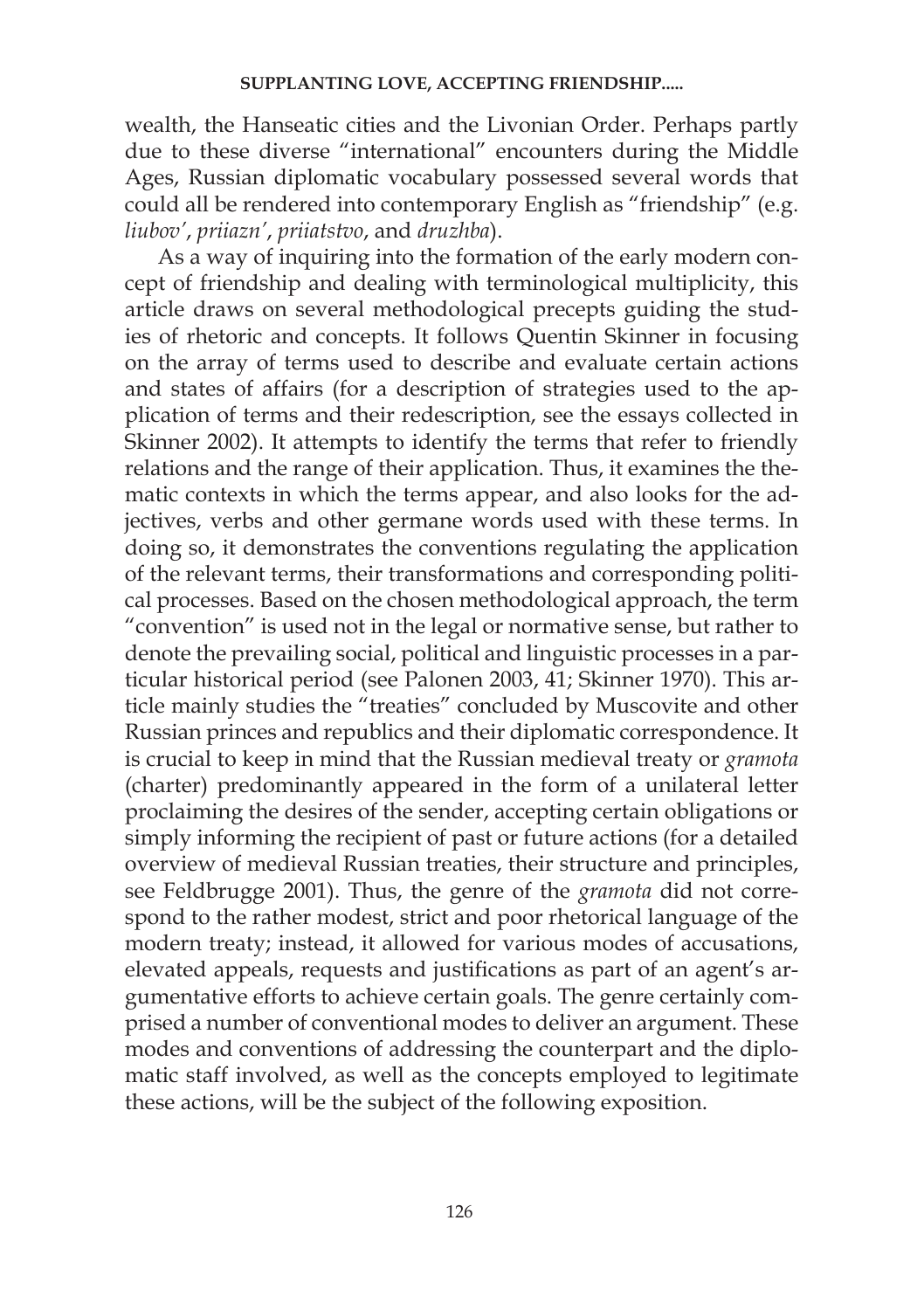## **"Love" as a tool for integration**

Some of the earliest uses of the concept of friendship are registered in the first Russian chronicles and belong to the accounts of treaties concluded between the Russians and Byzantium in the 10<sup>th</sup> century.<sup>2</sup> For example, the *Laurentian Chronicle* (*Lavrentievskaia letopis'*) record for the year 912, which reproduces a treaty between Kievan Rus' and Byzantium, the chronicler mentions that Rus' and the Christians proclaim and maintain *liubov'* (which in contemporary Russian language means love) (PSRL 1926, 33). Then, the record for 945 (when another treaty was concluded) notes that *liubov'* between the Greeks and Rus' is to be confirmed (Ibid., 47). These records refer to the so-called first treaties between Kievan Rus' and Byzantium. *Liubov'* in its turn may refer both to a particular type of a treaty and the special relations established between the parties, as the chronicler uses the verbs "to observe" and "to keep" together with *liubov'* and reports about articles of *liubov*' and *mir* (peace) (in the record for 912). The same treaty says that Rus' and the Greeks "will love each other with all their heart", which bears obvious Christian connotations. These relations should be distinguished from a mere peace treaty, since the chronicle on several occasions mentions *mir* independently of *liubov'* (*mir* could be made, established and confirmed; see, for instance, the report on the *mir* made with the Pechenegs in 915).

The appearance of *liubov'* in the reproduction of the first treaties with the Greeks appears to have been an attempt to render the Greek diplomatic term *philia* into Russian (for this hypothesis, see Gedeonov 1876, 266-7; Lavrovskii 1853, 9; Kashtanov 1996, 4-7; Sverdlov 2003, 136-8; Malingoudi 1997, 85). It is worth pointing out that Byzantium often used this term in its relations with barbarian peoples while building and maintaining patron-client relations. For instance, the tenth-century Byzantine emperor Constantine Porphyrogenitus in his *De Administrando Imperio* uses *philia* when describing the relations with barbaric tribes based on unequal terms (see Constantine 1967, 11, 3-6 and 45, 156-158; for a similar observation, see Feldbrugge 2001, 161-162; for the history of the concept of *philia* in Byzantium, see Paradisi 1951). There are good reasons to suppose that the Russians simply borrowed the concept from the Greeks together with its habitual contexts of appearance when they unreflectively reproduced it in the preambles to the first treaties with Byzantium. As early students of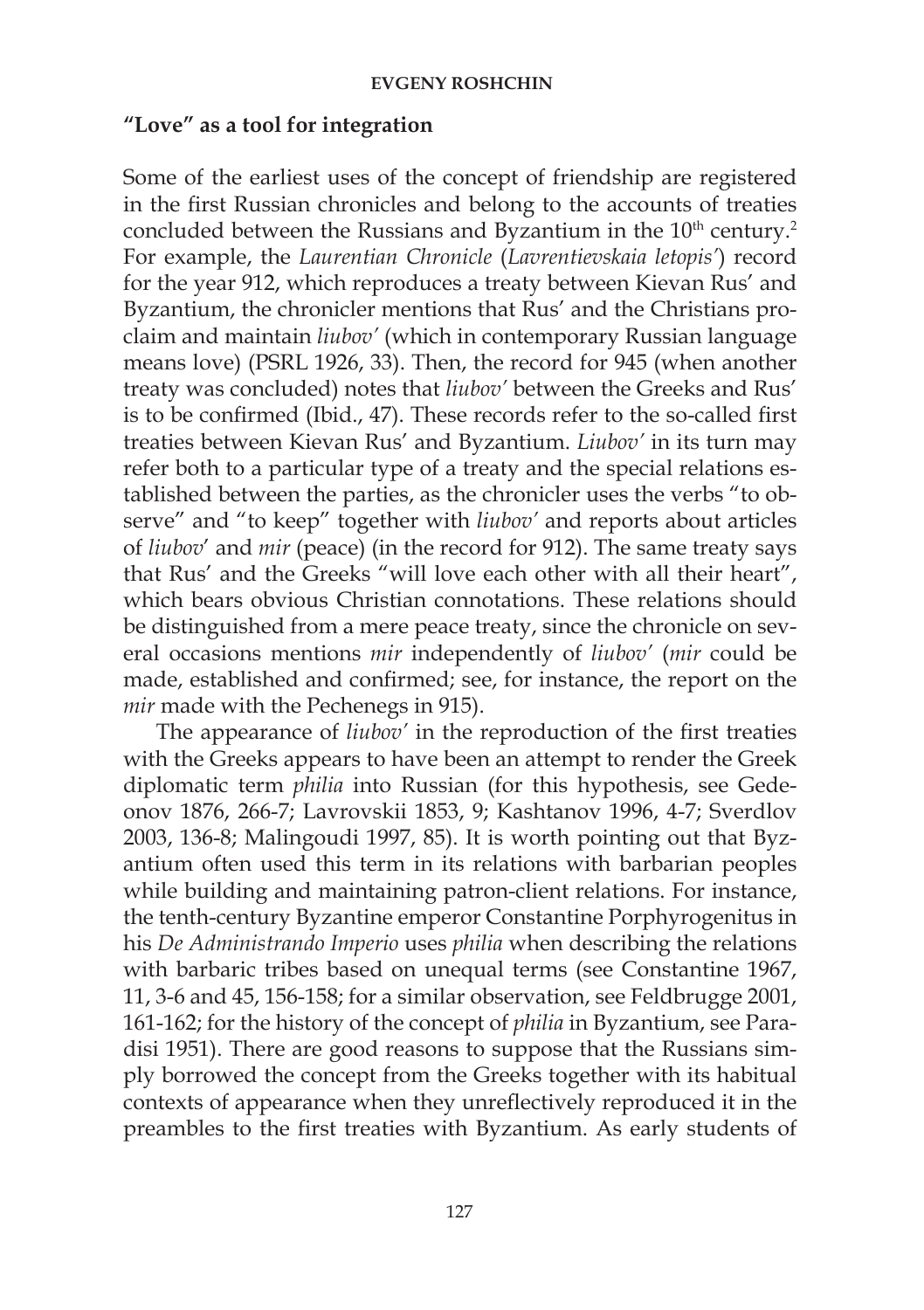these treaties suggested, the Russians were more concerned about the concrete clauses of the treaties than their rhetorical preambles (Gedeonov 1876, 276). Thus, imperial *philia* was learned by the Russians in the process of socialization into the existing system of Byzantine diplomatic relations. Another dimension of Byzantine *philia* was related to the context of familial relations, which tied peoples to the empire through a system of marriages (Paradisi 1951, 365). The following demonstrates the implications of such conceptual socialization for relations among the Russian princes and for their emerging political organization.

First, however, some remarks concerning the use of *liubov'* need to be made in order to avoid possible confusion. It is worth stressing that although the term *liubov'* in contemporary parlance is used to designate romantic love relationships, it did not perform this function in the accounts of relations among predominantly male Russian rulers and political entities. As Eve Levin argues in her study, "the notion of romantic love was alien to Slavic society before the introduction of Western culture" (Levin 1989, 134). This is not to say that sexual relations and desire were absent, though. However, this sort of activity, particularly outside of marriage, was considered sinful in the view of Orthodox Slavs, hence the choice of condemning terms such as *blud* or *pohot*' (*fornication*, lust) (Ibid., 46-59). The emotional attachment that could exist between a man and a woman and their sexual relations, particularly inside of marriage, were acknowledged, but it was far from love in spiritual sense (Ibid., 162; on the history of the concept of friendship describing the relations between individuals and the corresponding terms see Kalugin 2009). Overall, the root *liubo* could be said to have designated a general positive disposition towards things that have some appeal to the actor.

The concept of *liubov'* appears to have been one of the most popular in the vocabulary describing relations between Russian princes who belonged to the same kin. Not only was the concept used in the first chronicles, it was also omnipresent in the corpus of available treaties concluded between Russian princes in the 14<sup>th</sup>-16<sup>th</sup> centuries. Russian princes, who often conducted independent policies towards their western and eastern neighbors, were still united by the myth of common descent. Their political organization was based on the principle of hierarchy, which was intrinsic to the appanage system in the period of feudal fragmentation. Therefore, the central theme of the treaties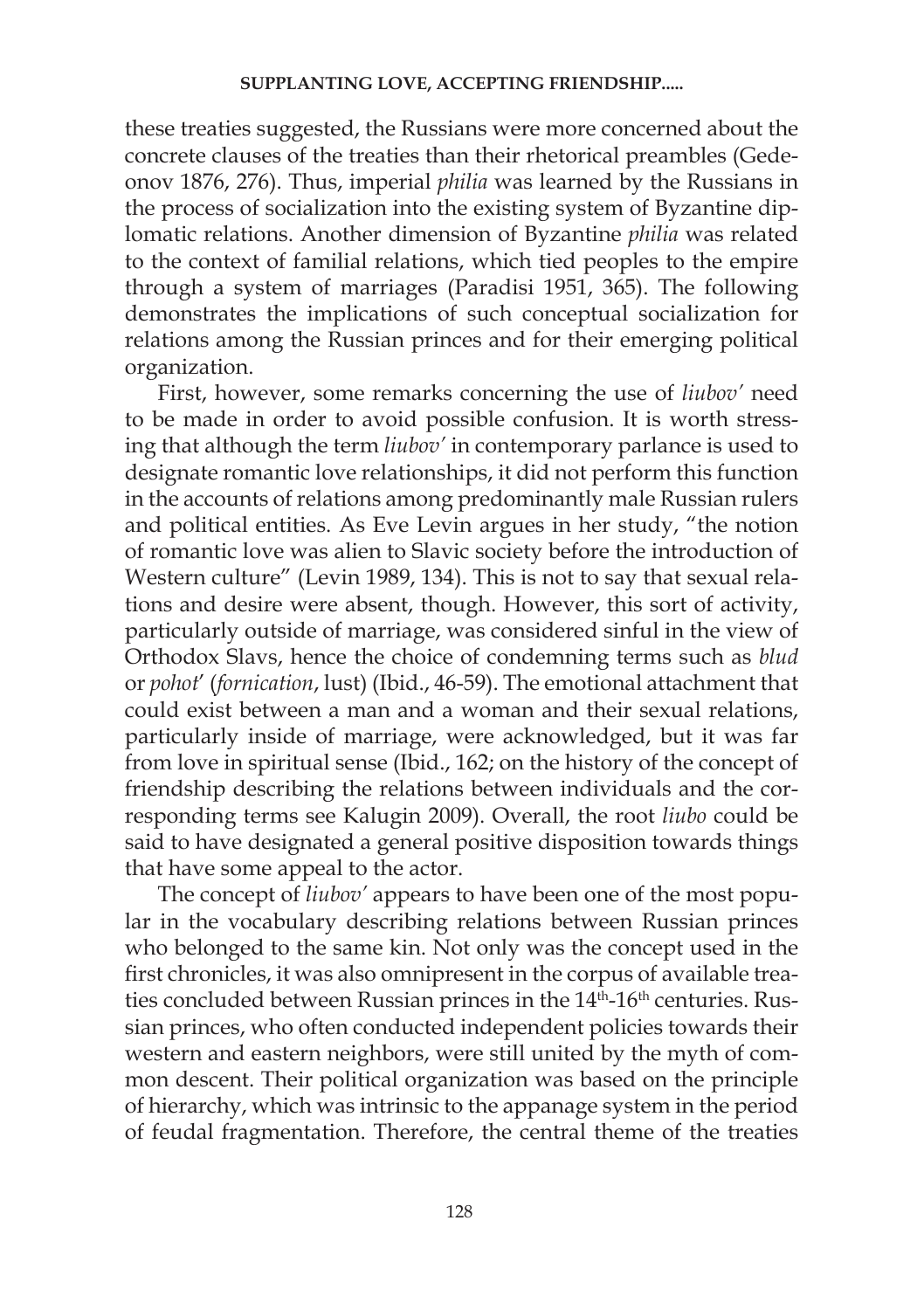between Russian princes, as Ferdinand Feldbrugge maintains, was seniority (Feldbrugge 2001, 162). Thus, this political system allocated two main positions that a prince could occupy: that of a grand prince and that of an appanage prince. Quite surprisingly, *liubov'* was one of the concepts that helped to maintain the integrity of this system, build alliances and negotiate common policies.

This is evident from the conventions that regulated the use of *liubov'* and the contexts in which it appears. Under these conventions, princes with different statuses had different powers in making *liubov'*. Only the Grand Princes could "take in", "grant", "hold in" or "accept into *liubov'*" inferior princes. The following expressions are usually found in the treaties sent by the Grand Princes to their inferior counterparts: "I have accepted into *liubov'* my younger brother and my son" (DDG 1950, № 11, 1389); "And I, the Grand Prince, am granting and holding you in brotherhood and in *liubov'*" (Ibid., № 70, 1473). Reversed or asymmetric language is characteristic of the treaties sent by appanage princes to Grand Princes: "And you, our lord, the Grand Prince, will hold me in brotherhood…" (Ibid., №14, 1390); "[You] will grant us, your younger brothers, your *liubov'* … [You] will accept us into *liubov'*" (Ibid., № 46, 1447).

Similar patterns could be traced in the communications with the Tatar tsars. A curious change in the way to speak about *liubov'* that simultaneously brings its hierarchical dimension to light can be seen when the distribution of powers between the Muscovite and Crimean Tatar tsars changed in favor of the former. In the 1474 treaty between the Muscovite Grand Prince and Crimean tsar, there are still examples of how Grand Prince Ivan III thanked Crimean Tsar Mengli-Girei for calling him "brother and friend", for granting him this status and for agreeing to hold him in *druzhba* (friendship) and *liubov'* (RIO, vol. 41, 1). Later, in a sixteenth-century letter to the German emperor, the Muscovite tsar informed the former that the Crimean tsar *asked for*  his *liubov'* and *druzhba*. The Muscovite tsar concluded friendship with Kazy-Girei, but being bound by friendly obligations he awaited Caesar Rudolf's reaction and emphasized that the concluded friendship was *not firm* (PDS, vol. 2, 62).

The verbs "to ask for", "to grant", "to hold" and "to accept" used with the concept of *liubov'* underline the character of relations between these princes, which prescribed unequal roles to the participants in the relationship and subordinate status to the inferior party. In these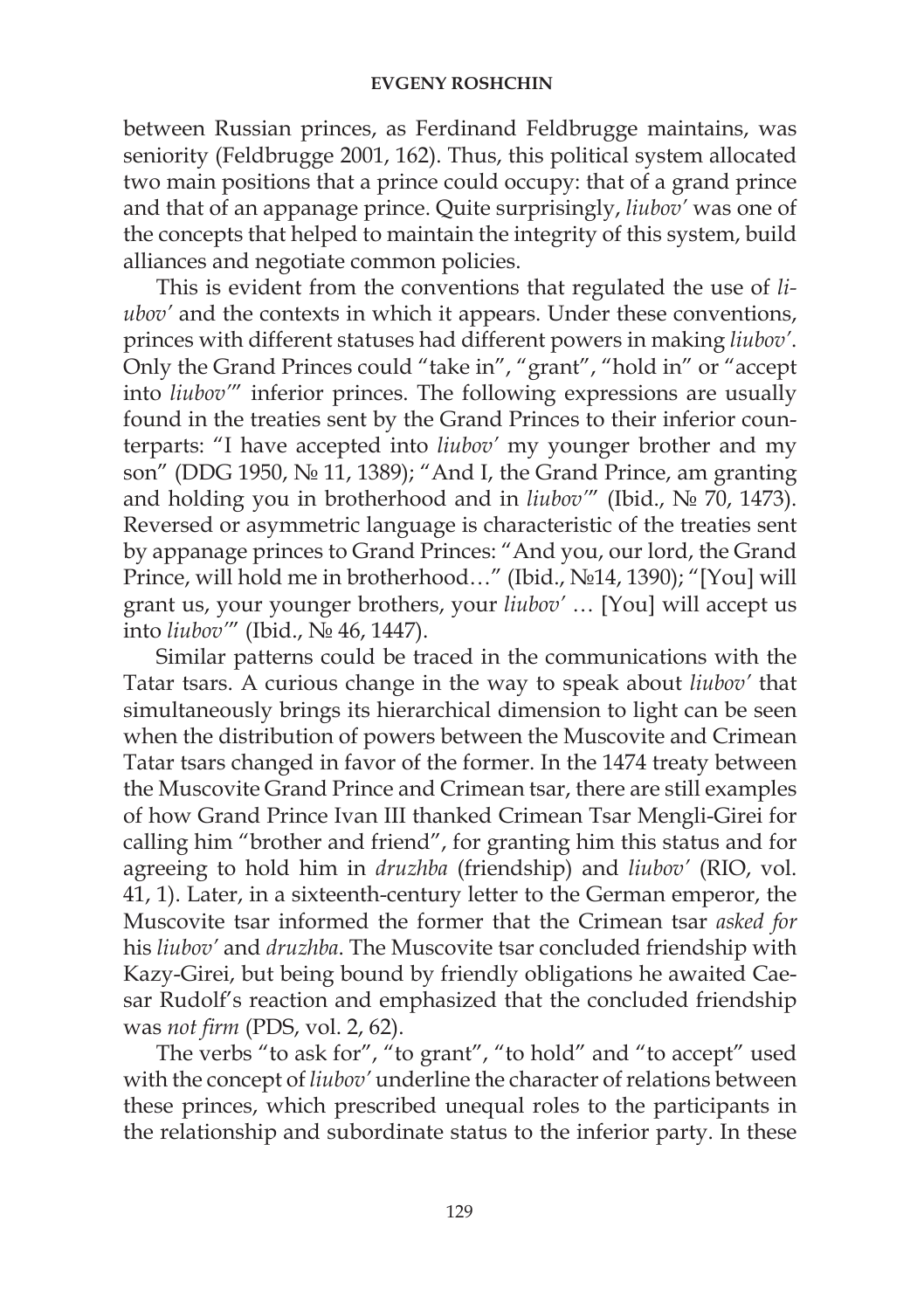relations, inferior princes had only a passive role. *Liubov'* appears to be one of the concepts that defined the limits of the inferior party's power, put that party in the service of the superior one and required the subsequent redistribution of tributes.

Another convention in the use of *liubov'* concerns relations among the Grand Princes themselves. This convention vividly demonstrates the hierarchical component in relations designated by the concept of *liubov'* as it employs drastically different ways of addressing the counterpart and a different set of verbs limiting the range of actions available to the parties. Such verbs as "to accept" and "to grant" would be a part of an unacceptable *liubov'* vocabulary in intercourse between Grand Princes. Instead, princes with comparable statuses "take" *liubov'* with each other. Thus, Grand Prince Basil I wrote to Grand Prince Mikhail Alexandrovich that he would not take *liubov'* with other princes, except for him and his children (DDG, №15, 1396). Another example from the same collection has the Lithuanian Grand Prince Alexander taking *liubov'* with Ivan the tsar of Muscovy (Ibid., № 83, 1494). In a way, *liubov'* also imposes limits on exercising power in relations between equals. A prince could not take or conclude *liubov'* with other princes without receiving agreement from other princes with whom he had concluded *liubov'* before. Thus, a usual formulation with *liubov'* concerning this type of obligation goes as follows: you, my brother, shall not take *liubov'* with other princes without consultations with myself and without receiving my agreement (see examples in DDG, № 34, 1434; № 37, 1439; №79, 1484-5). This is, however, different from subduing one party to another, when power-sharing and the burdens of obligations seem incommensurable.

*Liubov'* was also used in the context of delineating political space by means of distinguishing between friends and enemies. Concluding *liubov'* often leads to an obligation to treat certain princes as friends and others as enemies. It is registered in many treaties with the formula "a friend of yours will be a friend of mine" accompanying the agreed condition of *liubov'*. When a prince died, his successor confirmed the structure of foreign relations by referring to previous agreements: "my grandfather was a friend to your grandfather, their children were in *liubov'* and brotherhood, hence, we want to be your brother and friend" (see examples from the late 15th century in RIO, vol. 41). *Liubov'* makes princes enter into offensive alliances against other princes and, vice versa, on the basis of concluded *liubov'* a prince could be forced to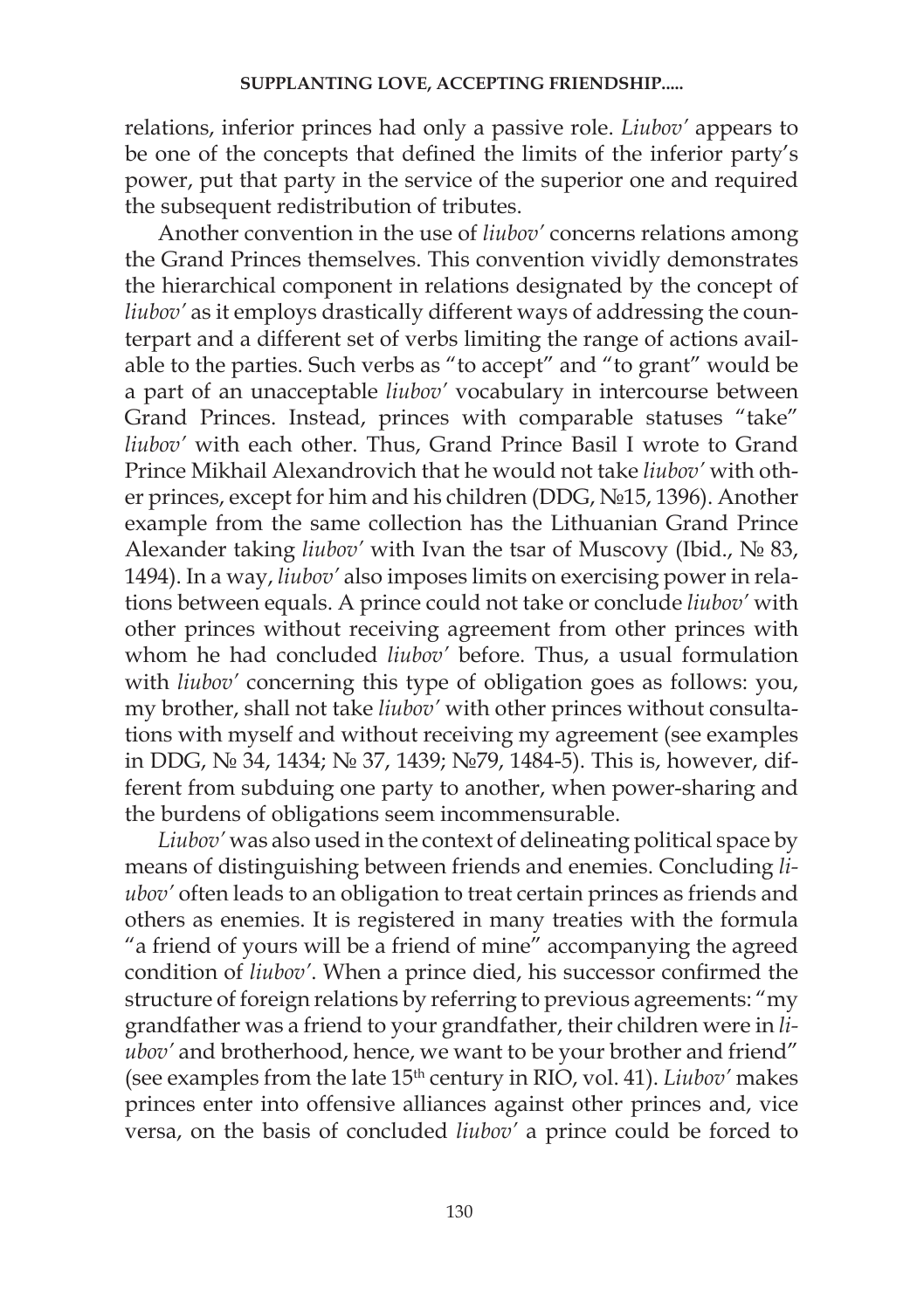maintain peace with a third party. Thus, in the late 15<sup>th</sup> century the Crimean Tatar tsar Mengli-Girei, according to this rule, promised to show "non-friendship" (*neliubov'*) to Lithuanian lands; after a while it was suggested that he make peace with the Lithuanian Grand Prince Alexander so that he would be a friend to a Muscovite prince's friend (Ibid.: 183, 258). This formula was not a mere political ritual; rather, it represented a part of regulatory apparatus of an existing political order and an effective means of making war and peace. Randall Lesaffer observed similar obligations imposed by *amicitia* in many Renaissance treaties in Western Europe (Lesaffer 2002, 91).

Hence, *liubov'* seems to be not only a power-limiting instrument in hierarchical relations; it also sets limits on the sovereign powers of equal agents via quasi-juridical agreements with concrete stipulations. The concept was used in vertical and horizontal political dimensions, thereby fixing a certain political and spatial order. This order was maintained mainly by the series of speech acts performed in the treaties, and not so much by means of formal institutions that later took the shape of the state bodies or, even later, of the international institutions.3 The appeals to *liubov'* that often appeared in the preambles to these treaties indicate its justificatory role for subsequent policies. *Liubov'* turned out to be suitable to designate both a type of a contract or a treaty and at the same time a special relationship that would justify the policies agreed on in a particular treaty. Princes could build a special relationship associated with *liubov'* by making references to the ancient custom of their predecessors to hold each other in *liubov'*  and by appealing to brotherly love that should guide their conduct. By the 16<sup>th</sup> century the latter appeal was already bearing strong Christian connotations. For example, Ivan IV (the Terrible) instructed to 'preserve Christian religion … and live in love' and advised his son Ivan to have 'unhypocritical love with his brother … Fiodor' (DDG, № 104, 1572). Emphasis on 'true' and 'unhypocritical' love was made in the letters sent to the western Christian monarchs, whereas as a rule no such mention was made in the letters sent to non-Christian rulers. Thus, the use of *liubov'* in Russian documents was associated with complex social relations, which combined the notions of the contract and political decision with moral and religious significance. Moreover, these social relations preserved some room for questioning the status of the parties.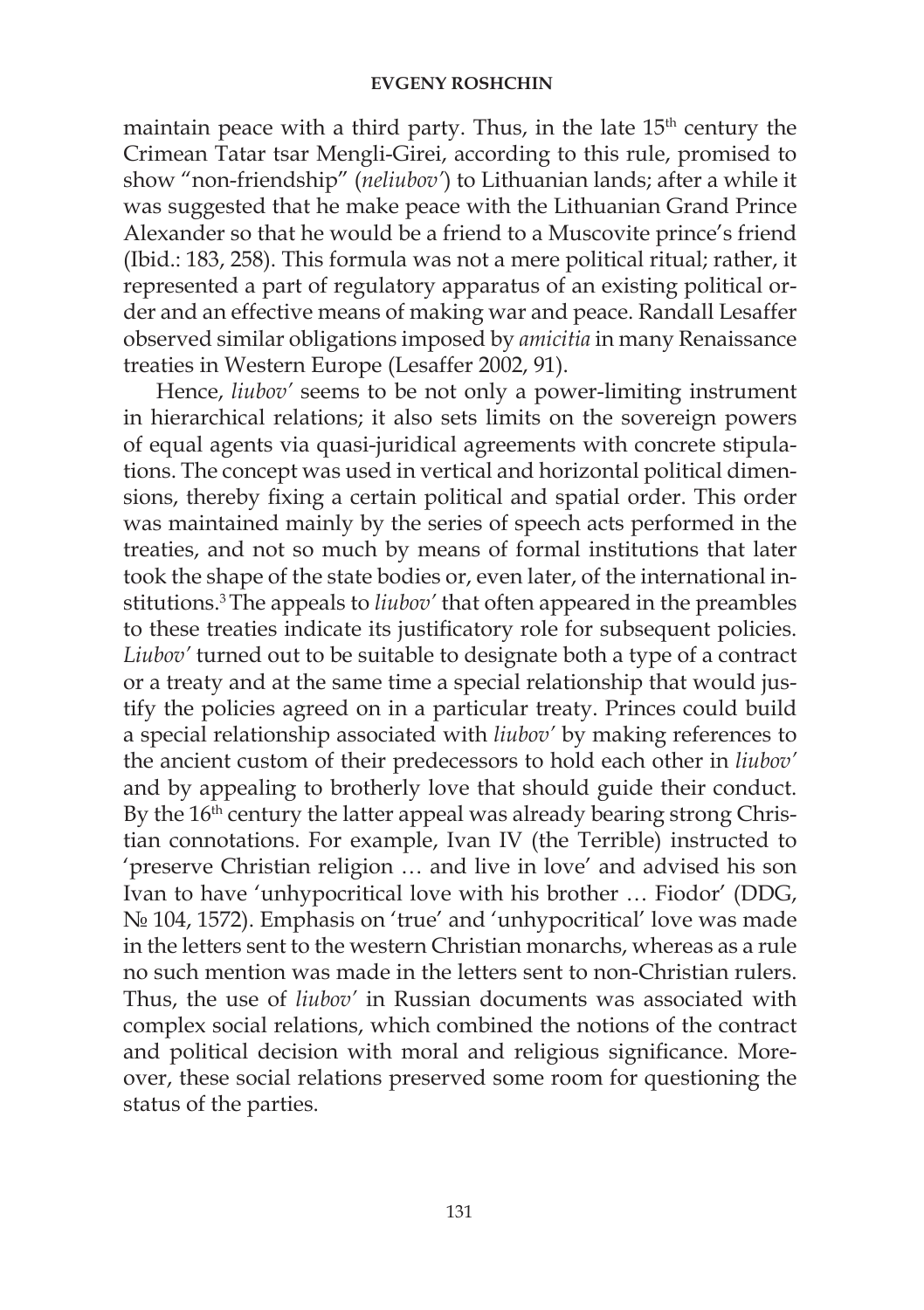#### **SUPPLANTING LOVE, ACCEPTING FRIENDSHIP.....**

Taking into account this brief history of early Russian uses of *liubov'*, it is illuminating to look at the attempts of an emerging Muscovite state to maintain diplomatic relations with the German emperor and other western rulers in the 16<sup>th</sup> century and the ways in which the concept figures in this context. These attempts demonstrate a certain incongruity of conventional Muscovite appeals to *liubov'* and a changing European convention. Firstly, this incongruity became apparent when the Muscovite Tsar Ivan IV described his relations with the German emperor and with the Pope himself in terms of *liubov'.* In his reply the Pope emphasized that he always favored *liubov'* and friendship between Christian princes, and between the German emperor and the Muscovite tsar. However, he did not respond to tsar's proposal to have *liubov'* with him (PDS, vol. 10, 36). Seemingly, the Pope still acted within the logic of hierarchical Europe headed by the German emperor and the Pope himself. In this political organization not all the actors possessed equal symbolic statuses, while friendship relations could imply the symmetrical positions of their subjects. Secondly, the Muscovite tsar made attempts to question the equal status of his counterparts by casting doubts upon their ancestry. As we mentioned above, *liubov'* was conventionally confirmed by references to past treaties. So, Ivan IV, after being insulted by having his name placed after that of the Swedish king in the latter's epistle, questioned the honor of the Swedish lands and suggested establishing the status and descent of the Swedish King John III by listing those tsars with whom his predecessors had "brotherhood and friendship" (see the letter to the Swedish king in PLDR, 122). *Liubov'* rhetoric was also characteristic of correspondence with the English Queen Elizabeth I (see examples in PLDR, 108; RIO, vol. 38, 13-14). However, excessive appeals to true *liubov'* feelings sometimes met with reminders from the Queen about the contractual nature of a relationship. For instance, in one of her replies Elizabeth wrote:

Because we understand from you (Emperour et great Duke) … that you… earnestlie desire to enter into some contract of strict amitie with us … whereupon we have with good deliberation resolved to accept in most freindlie manner this the offer of the good will of so mightie a Prince, et to contract Amitie with you… (Akty 1842, 373, № IX, year 1570).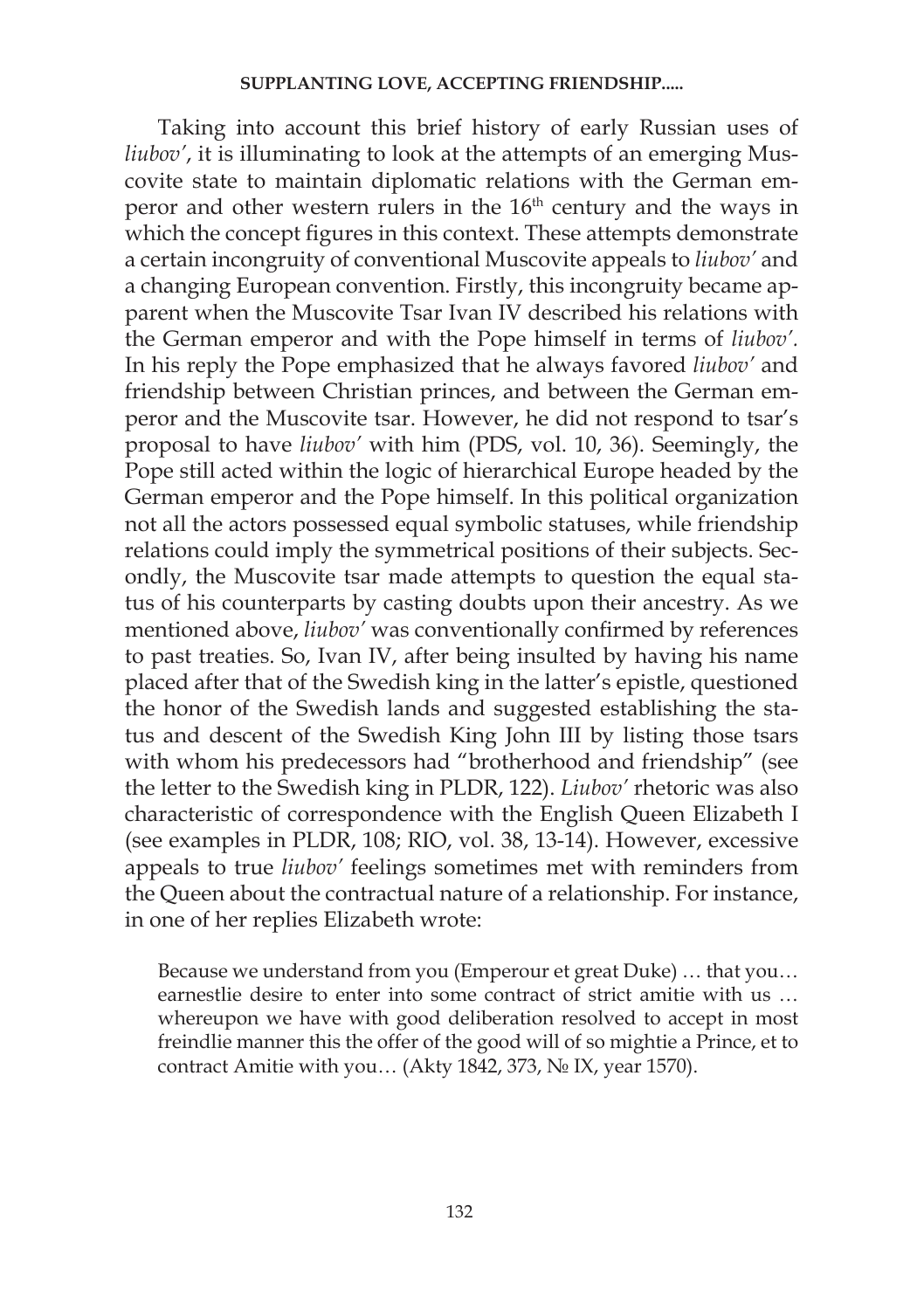These incongruities in conventions of using the concept to achieve certain ends highlight a number of issues related to the emerging conception of state sovereignty, the recognition of the Muscovite prince and changing international norms on the eve of the Westphalian system. They also create a basis for gradual conceptual learning and unification of European conventions. The difference in the conventional uses was also reflected in the appearance of several synonymous terms (*liubov'*, *druzhba*, *priiazn'* and *priiatel'stvo*), which sometimes were enumerated in the same document, creating difficulties for translation into other languages. After the Time of Troubles in the late  $16<sup>th</sup>$  and early 17<sup>th</sup> century, when Muscovy renewed its attempts to learn European norms of diplomatic conduct and diplomatic vocabulary, this was also reflected upon by the ambassadors and interpreters. Their reflections will be returned to in the following sections.

# **Liubov' as a regime-making tool**

Let us now leave aside the discursive peculiarities of the emerging and expanding Muscovite tsardom and briefly examine another genealogical line of the concept of friendship. This line benefited from influences from the princedoms and republics lying west and northwest of Muscovy. In contrast to the internal Muscovite picture, in the north-western Russian lands *liubov'* appears to have less prominence, and does not have direct links to the discursive construction and maintenance of sovereign power. In early Novgorodian treaties with the Germans, *liubov'* was coupled with the concept of *mir* (peace). It was important to conclude *mir* with good will and *liubov'* as a prerequisite for further relations (see the treaty between Alexander Nevsky and the German ambassadors (circa 1257-1259) in Gramoty 1857, № Ia). However, these early treaties do not display excessive *liubov'* rhetoric, while some contained only the concept of *mir* (see, for example, the Treaty between Prince Iaroslav and the Novgorodians with the German ambassadors (circa 1195), Ibid., № Ib; or between Velikii Novgorod and the Muscovite Grand Princes Basil II and Ivan III, Lübeck, Livonian Order and Norway in Gramoty Velikogo Novgoroda i Pskova 1949, №19, 1435, №26, 1471, №33, 1301, №37, 1323, №39, 1326 accordingly; see also Feldbrugge 2001, 184).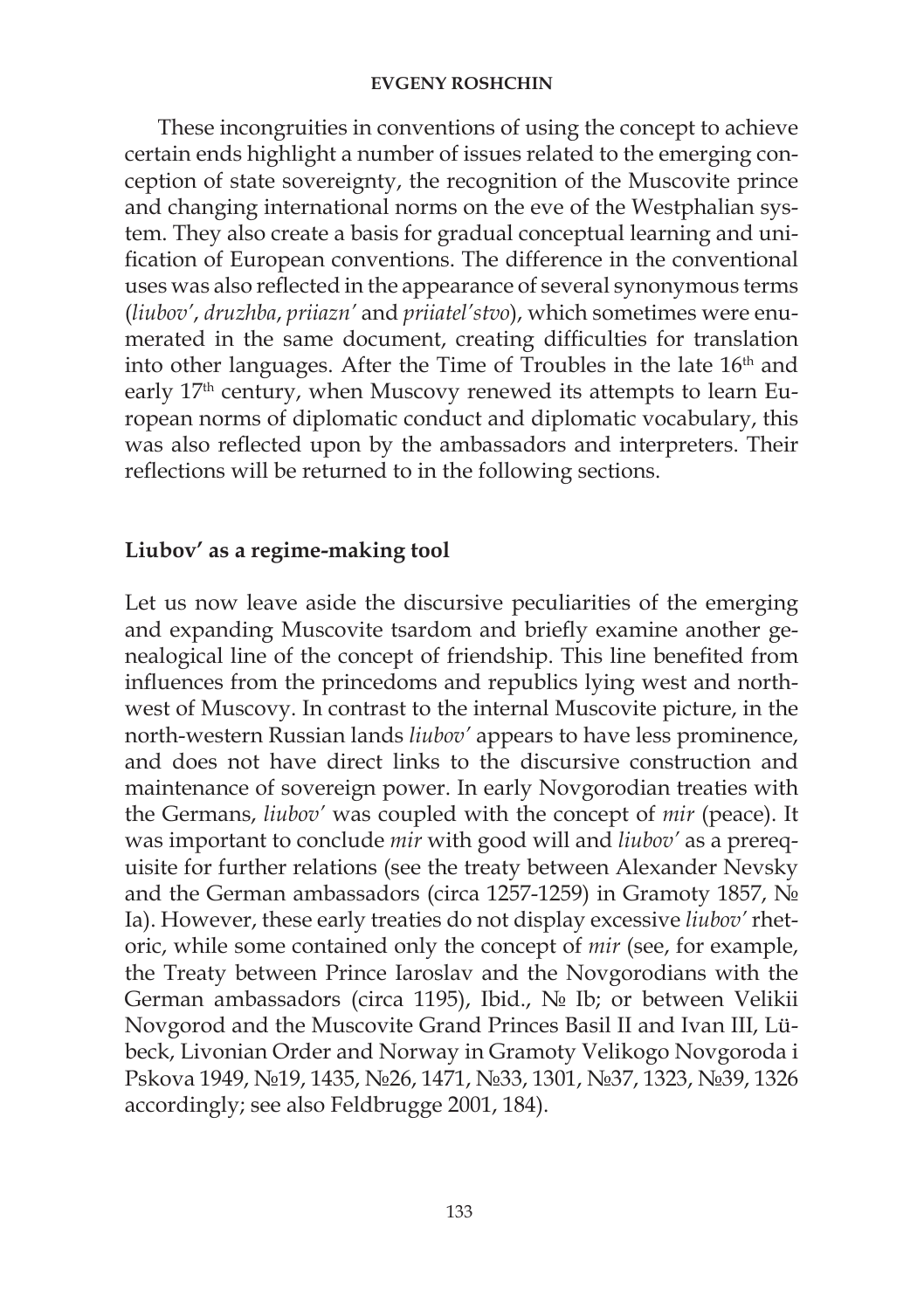*Liubov'* was invoked not in the context of power games, but in the context of establishing peaceful and commercial relations with an equal party. The exchange of embassies between Novgorodian prince Andrei and representatives of the Danish king in the city of Revel (now Tallinn) were accompanied by expressions of *liubov'* and *laska*  (the latter could be interpreted as caress, kindness or love) aimed at confirming the 'plenipotentiary powers' of ambassadors (Gramoty, № V, year 1302). Similarly, reference to *liubov'* is made when Velikii Novgorod negotiates with the Hanseatic cities about dispute settlement (Gramoty Velikogo Novgoroda i Pskova, № 62, 1423). Princes of Polotsk and Smolensk also appealed to the desired condition of being in *liubov'* when substantiating their proposals to continue commercial relations, paying indemnities or when merely inviting merchants from Riga. As an additional substantiation, they referred to those instances of *liubov'* that their ancestors held with each other (see two treaties between Polotsk and Riga or the treaty between Prince Alexander of Smolensk and Riga, Gramoty, №IIb, circa 1265, №VI, circa 1300, №VIII, circa 1300, accordingly).

Other examples of using *liubov'* can be found in the context of discussing alliances and the allies' obligations in the treaties of Novgorod and Pskov. For example, in the peace treaty between the Novgorodians and Lithuanian Grand Prince Casimir IV, it is proposed 'to be in *liubov'* and not to start conflicts over serfs and debtors' (Gramoty Velikogo Novgoroda i Pskova, № 70, circa 1440-1447). Nearly at the same time, Casimir informs Pskov that he 'is going to be in *liubov'*  with the Grand Prince of Moscow' (Ibid., № 335, 1440). These treaties are mainly aimed at providing or, conversely, not providing help to or against a third party, or simply at informing each other about the moves of that party. It is noteworthy that *liubov'* in these Novgorod and Pskov treaties is not used to define the status and titles of the agents; it simply fixes a certain condition in which the parties undertake to observe a number of rules.

This context also turned out to be the one in which the term *druzhba* (which means friendship in contemporary Russian) and its derivatives appeared. In their treaty sent to Kolyvan, the Novgorodians ask the city not to help Sweden and to inform them about the latter's actions; thereby the city would *izdruzhit* ('make a friendly act') to its neighbors (Ibid., № 50, circa 1410-1411). The above-mentioned "be in *liubov'*" syntagma is quite innovatively substituted for "be in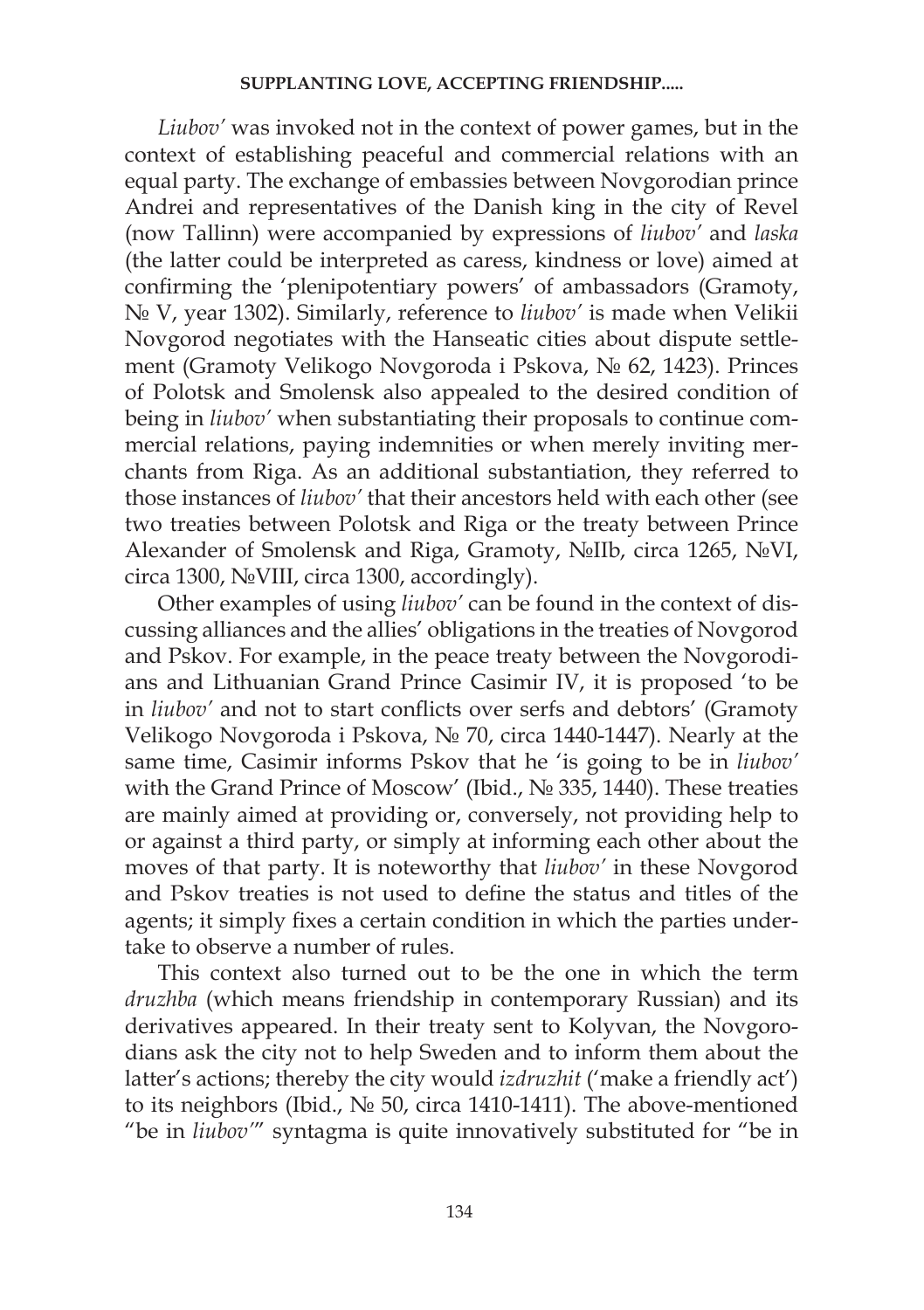*druzhba*" in the treaty sent by Pskov to the Livonian Order. In this treaty Pskov informs the magister that Wytowt from Polotsk asked them 'not to be in *druzhba'* with the magister. Having informed him about this, they let the magister know that Pskov is willing that he [the magister] 'would be in great *druzhba* with Pskov'. What is important in this treaty is that its German copy uses in both cases the word "fruntschop" (Ibid., № 334, 1417; the same collection contains a draft of the treaty between Velikii Novgorod and Lübeck from 1317, in which the similar expression *v druzhbe i v pravde* ["in friendship and in fairness"] is registered, Ibid., № 42). This provides a Western equivalent for the concept with which the Novgorodian use of *liubov'*  could be compared. Indeed, when the 1423 treaty between Velikii Novgorod and the Hanseatic cities used the term *neliubov'* (which could be translated into contemporary Russian as 'non-love') in regard to the disputes between Velikii Novgorod and the Germans, it was translated in the German copy as 'unfruntschop' (Ibid., № 62, 1423). Against the background of the widely used *liubov'* it is impossible to conclude whether the use of *druzhba* was an aberration or not (Oleg Kharkhordin, for instance, suggests that *druzhba* was a bookish term that was extended into diplomatic usage, as it was natural for Christian princes to love their neighbors; see Kharkhordin 2005, 121; similarly, it could be supposed that in this case *druzhba* rather represented an unconventional usage, while *liubov'* was more traditional and corresponded to the conventions identified here in the chronicles of an earlier period). What is, however, important is that the use of both terms in these Slavonic lands followed more or less the same convention, and that this convention seemingly regulated the use of friendship in northern Europe too. Deprived of excessive Christian connotations and the logic of 'sovereign games', the concept was used for establishing and maintaining diplomatic relations, as well as for regulating commercial intercourse.

One more source of Russian diplomatic vocabulary sprang from another major player in the regions west of Muscovy: the Grand Duchy of Lithuania. A brief look at the body of documents produced in this princedom reveals yet another word for friendship: *priiazn'. Priiazn'* and its derivatives (e.g. *priiatel'stvo* and *priiatel'* which is still in common use in some Eastern European countries) then entered into Muscovite diplomatic vocabulary and remained there in the 15<sup>th</sup>-17<sup>th</sup> centuries. This, however, does not mean that these terms replaced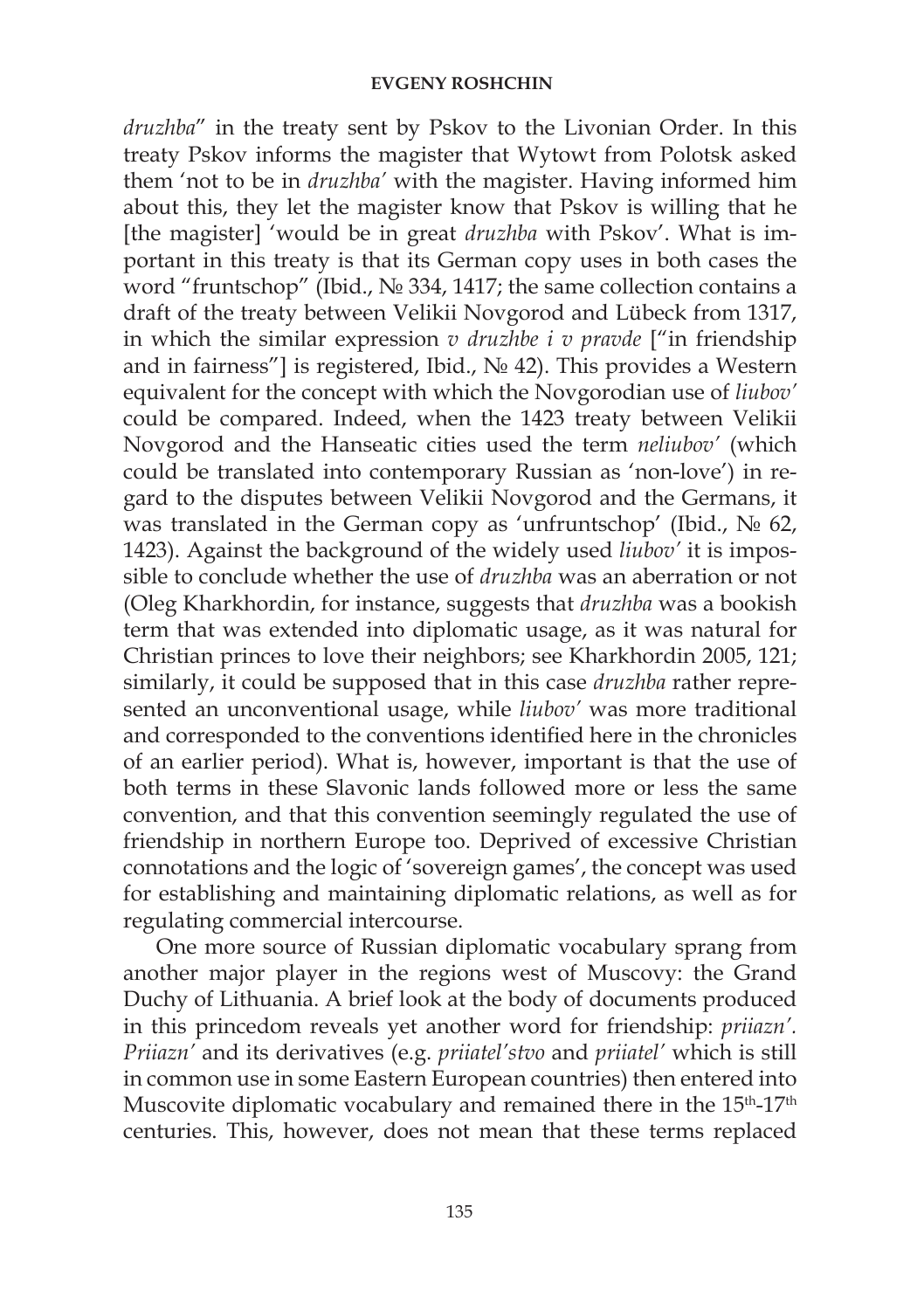*liubov'* and *druzhba* completely. Quite paradoxically, they became equally legitimate for use in Muscovite diplomatic documents, and in fact sometimes were used in the same document. This observation, however, applies only to Muscovite treaties and letters. The documents originally produced in the Lithuanian princedom usually contained the term *priiazn'*. Nonetheless, the use of *priiazn'* in Lithuanian documents follows the general conventions already described here in the case of *liubov'*.

First of all, diplomatic relations could be established with the constitutive decision on *liubov'/priiazn'*. Thus, 15<sup>th</sup>-century diplomatic correspondence between Muscovite and Lithuanian boyars testifies that, in order for princely relations to commence, they need to exchange embassies and reach an agreement on *liubov'* and a treaty (see correspondence in RIO, vol. 35, №17-19). Before that, no normal diplomatic relations could take place. After reaching the necessary agreement, Ivan III and the Lithuanian Prince Alexander exchanged copies of a treaty. As the question of territorial belonging was for a long time a contested issue in the Muscovite-Lithuanian relations, it is also clear that *liubov'* is partly involved in the discursive confirmation of territorial sovereignty. The text of Alexander's copy (dating from 1498) makes it possible to argue that the principle of territorial sovereignty is deduced from relations of *liubov'*:

Alexander … said … if we had taken *liubov'* and treaty with thou, our brother, and thou conceded to us those regions … and it was written in our treaty, that thou, our brother, cannot enter Smolensk lands… (Ibid., 247).

Lithuanian sources from the 16<sup>th</sup> century are very indicative of the constitutive role of *priiazn'* for diplomatic relations. For instance, the treaties sent from King Sigismund Augustus to the Perekop tsar contain appeals to "brotherly *priiazn*'" and "brotherhood and *priiazn'*" almost before every clause. These treaties highlight several contexts in which the use of *priiazn'* is legitimate and expedient. The list could start with the very establishment of relations between the parties and proceed with the request of the Polish king directed to the tsar to 'keep his brotherly *priiazn'* and word'. This could be roughly compared to the international institution of *pacta sunt servanda.* In this respect, it is illustrative that the Polish ambassadors who are sent to Moscow are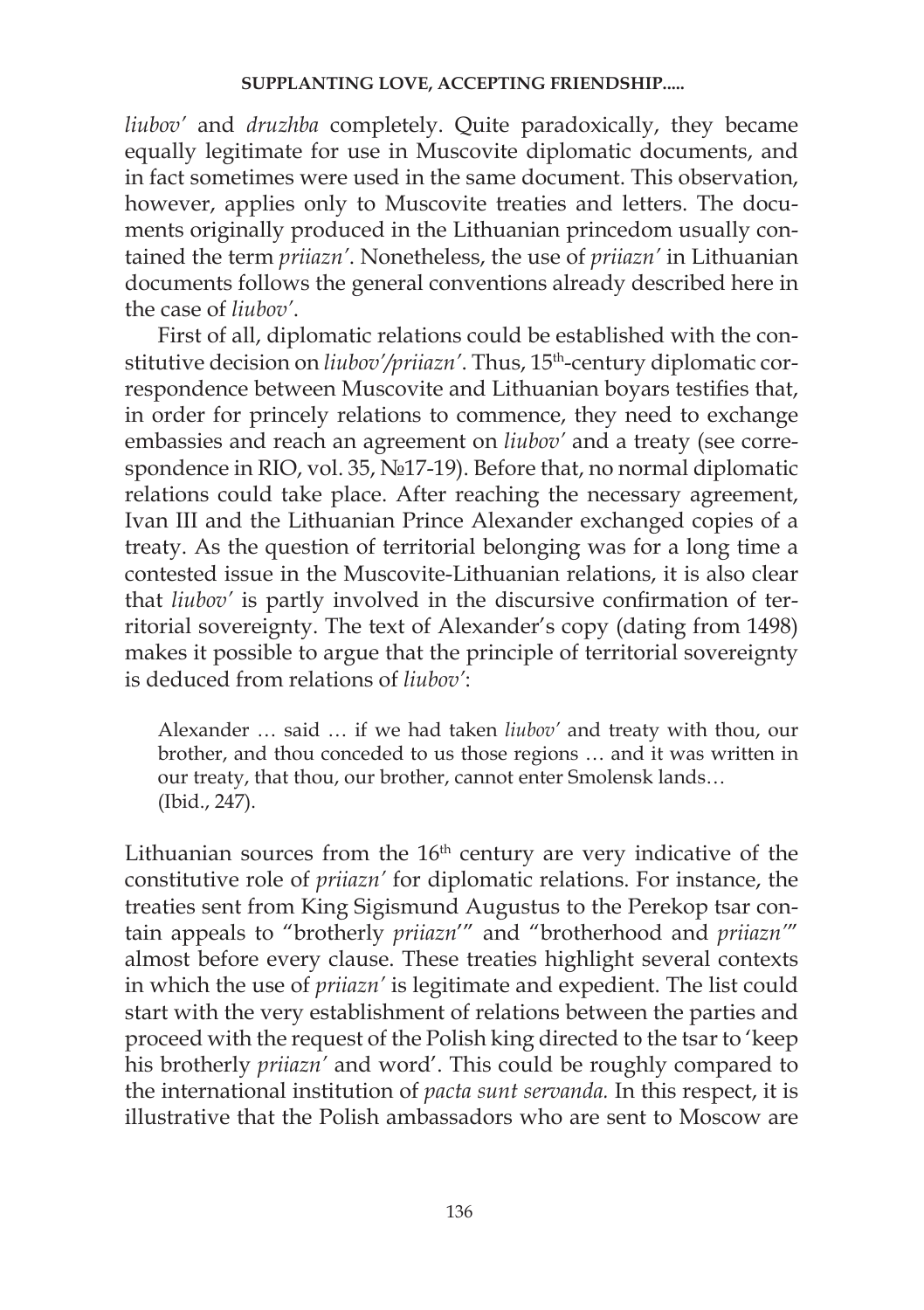instructed to pronounce in a certain sequence that *'priiazn'* between their Graces could contribute to the good of Christianity' (Kniga 1843, vol. II, № 11, year 1577). Another context has to do with the regulation of common foreign policy. The regulation is associated with the conventional formula "priiateliu nashemu *priiatelem, a nepriiateliu nepriiatelyem byl"* ("be friend to our friend, and enemy to our enemy"). This formula is almost identical to the one used in Muscovy, where the word *priiatel'* is substituted for *drug*. The next context, which turned out to be most significant for Pskov and Velikii Novgorod, includes commercial relations (e.g., the rights of merchants, payments of compensations, etc.) (see, in particular, documents №22, 1545, № 31 and №32, 1547-1548, Ibid., vol. I).

The Polish-Lithuanian uses are still closer to the Muscovite ones in their appeals to Christianity and elevated brotherly love. Sigismund thus proposed to Ivan IV to stand against infidels and 'to be in brotherly *priiazn''* (Ibid., № 96, 1558). Lithuanian sources display an abundance of such rhetorical elevated appeals to *priiazn'* with 'brotherly *priiazn''*, 'good *priiazn'* and faithful and truthful brotherhood' and 'great *priiazn''* being most common expressions (for all these examples see document № 22, Ibid.). It is worth stressing that in the light of the Turkish threat similar elevated rhetoric was inherent in the correspondence between the German emperor and the Muscovite tsar. Thus, in the late 16<sup>th</sup> century the German emperor and Muscovite tsar called each other "Your Love", beloved friend and brother, while "brotherly love" was a constitutive part of nearly every letter and treaty in this correspondence. What is curious and might even seem inconsistent about this correspondence is that it employs all three terms (*liubov', priiatel'stvo* and *druzhba*). The emperor, for instance sends his *priiatel'stvo* and then expresses his desire to have *"priiatel'noi i susedstvennoi liubvi"* ("friendly and neighborly love/friendship") (PDS, vol. 1, 835-838, circa 1581). Later on, the tsar writes that he will never forget the emperor's *'priiatel'skie bratskie liubvi i druzhby"* ("friendly brotherly love/friendship and friendship") (Ibid., 1326, year 1594). In rare German copies of such letters, *druzhba* and *'liubov'* are translated as *Freundtschaft* and *Liebeschaft* (Ibid., vol. 2, 1282). Thus, in this correspondence, which was exchanged in attempts by all parties to build alliances against Turkish and Polish threats, there is a snapshot of different languages and traditions and their inherent justificatory rhetoric.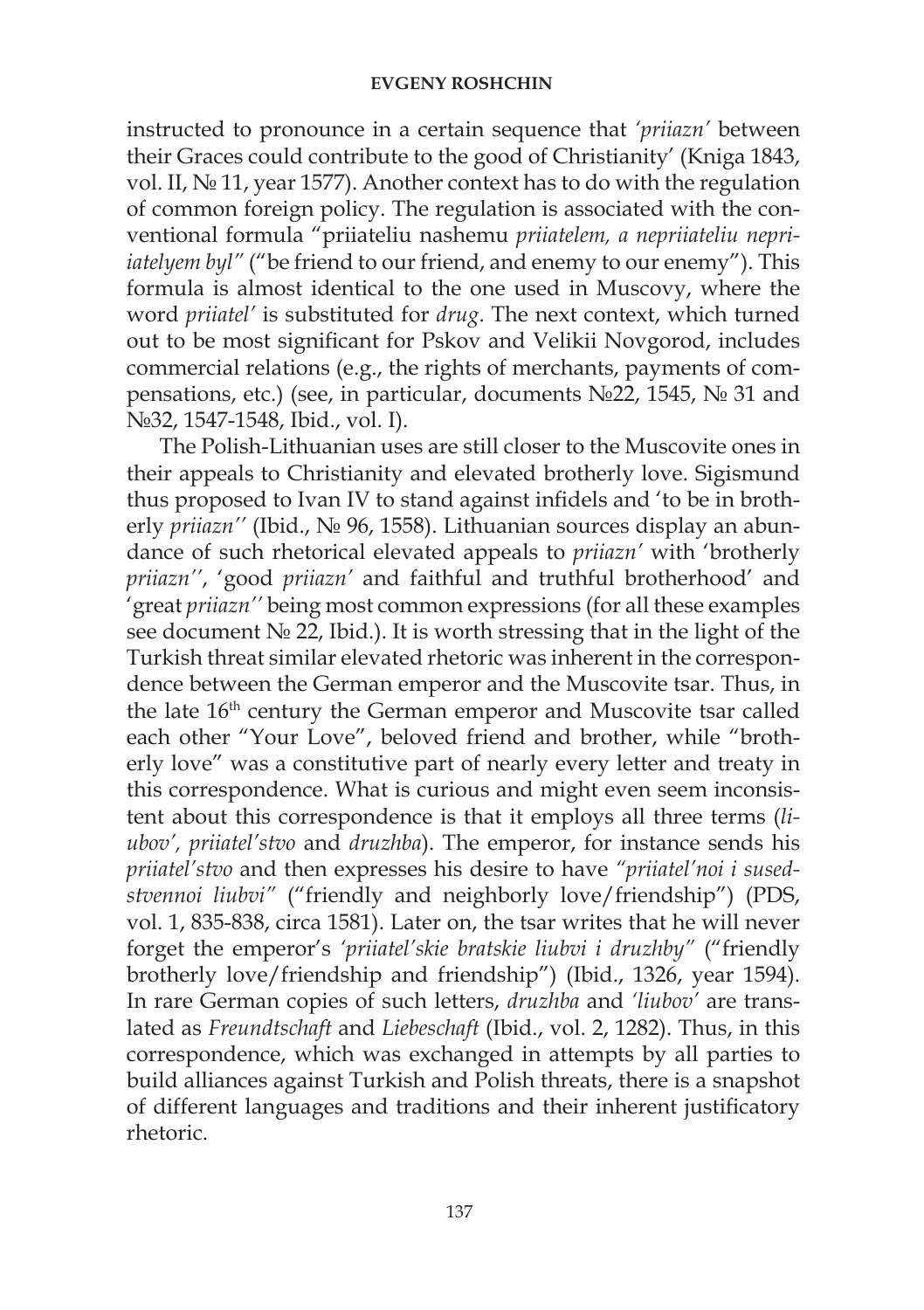#### **SUPPLANTING LOVE, ACCEPTING FRIENDSHIP.....**

Despite all the elevation of brotherly love and appeals to common Christian course, these concepts and syntagmas (apart from those that included the good of Christianity) were used in treaties with the Persian shah and Tatar tsars as well (for examples of "brotherly *liubov'*  with the Persian shah see PDTS, 3-5; for examples of "holding firm brotherhood and *druzhba* and *liubov'* with the Tatar tsar in the late 15<sup>th</sup> century see RIO, vol. 41, №№ 3, 26, 46). This highlights an important aspect in the use of the concept of friendship: in the 15<sup>th</sup>-16<sup>th</sup> centuries, it seems to have allowed to merge at least two domains of meanings, meaning that the understanding of *liubov'* as a contracted and political relationship was intertwined with the normative imperatives of Christian brotherly love. Such a peculiar combination allowed the agents to use elevated rhetoric to establish, reinforce or confirm their political relations in cases in which their counterparts possessed a similar religious background. The combination also makes intelligible the attempts of some agents to appeal to moral values and imperatives in cases in which the other party breached or in some way damaged their political or commercial relations. In dealings with non-Christian powers, elevated Christian rhetoric would not have persuaded the audience, hence it was basically missing, although the very terms that had immediate links to Christian discourse were still employed in contracting relations with non-Christian powers. This internal tension and differentiation within the convention erodes as a result of the transformations of the 17<sup>th</sup> century, examined below.

## **Unification of the convention**

In the course of the 17<sup>th</sup> century, the Muscovite tsars intensified diplomatic contacts with the western powers. Intensified diplomatic intercourse included both the exchange of correspondence and embassies. Apart from the powers already mentioned, the Muscovite tsars received letters from Amsterdam, France, Florence, Venice and others. The documents translated into Russian language in this period still used *priiatstvo, druzhba* and *liubov'* in combination with highly elevated rhetoric. For example, one of the letters from the Venetian doge mentioned "*'prevelikaia i serdechnaia liubov'* ("the greatest hearty love") (PDS, vol. 10, p. 1266). This elevated rhetoric of love and friendship employed in regard to a relatively new actor on the European stage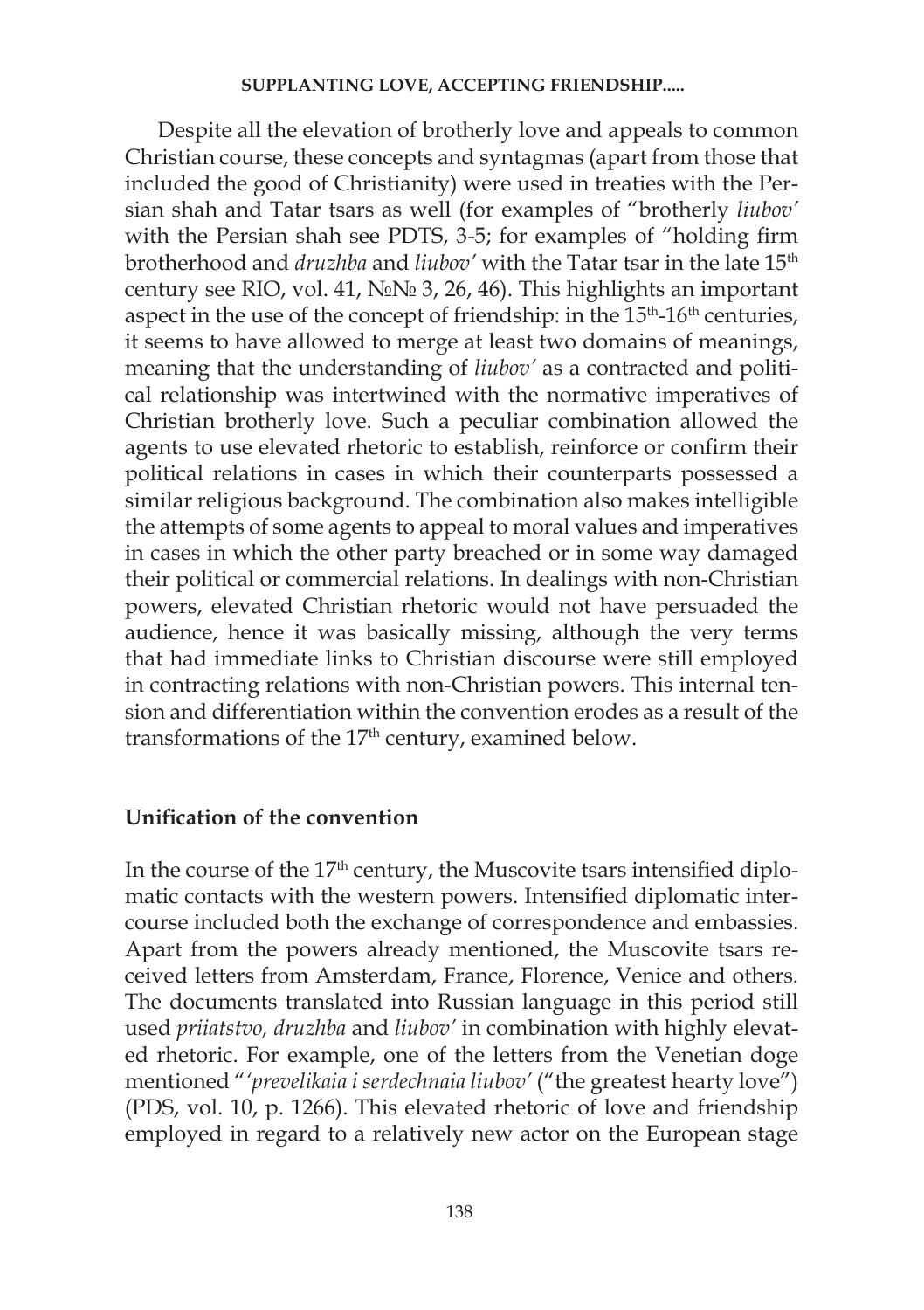was once again activated in the above-mentioned contexts and situations (e.g., launching different diplomatic and commercial regimes, as well as in attempts to recruit a new ally).

However, the increased number of translated documents and experiences of dealing with foreign courts and ambassadors provided Muscovite diplomats with grounds and opportunities to reflect on differences in diplomatic norms, the constitution of international treaties and their vocabularies. To use the terms of International Relations constructivists, this was a situation of active learning and the socialization of an emerging actor into an existing "international society". It is instructive to look at the diplomatic vocabulary at such historical junctures to be able to accept Peter Winch's dictum about the role of concepts that shape our experience of the world (Winch 1990, 15). This was indeed the juncture at which different diplomatic terms clashed, were adjusted and transformed to accommodate new political realities. In this situation, Russian interpreters started noticing that their foreign colleagues had difficulties translating Russian documents into their languages. They also learned how to compose international treaties. Even though their chief interest was the way in which foreign rulers presented their titles in these treaties, some also mentioned the way in which relations with other countries were usually described. According to their account, the Western convention of mentioning friendly relations was more modest in elevated rhetoric and used one term only (see the account given by Ivan Sax to the Muscovite embassy, PDS, vol. 10, 667).

Active diplomatic learning at the end of the  $17<sup>th</sup>$  century and the copying of all the things European under Peter I gradually synchronized Russian and European treaty formulas. As a result of this synchronization, *druzhba* was left as a master noun for amicable international relations, whereas *liubov'* became nearly an incomprehensible concept in the diplomatic intercourse. However, this change did not take place as a sudden rupture; rather, it was a result of minor conceptual changes and replacements. First, in the late  $17<sup>th</sup>$  century it was already difficult to render into foreign languages three synonymous terms used in the same formula in the Russian copies. Thus, the Russian phrase in the credentials given to the German ambassadors contains "*bratskie druzhby, priiatstva i liubov'*, whereas the German copy skips one of the nouns leaving only *"bruederliche Freundschaft und Liebe"* in the text (STK, vol. 1, № 1, year 1675). Later, all the Ger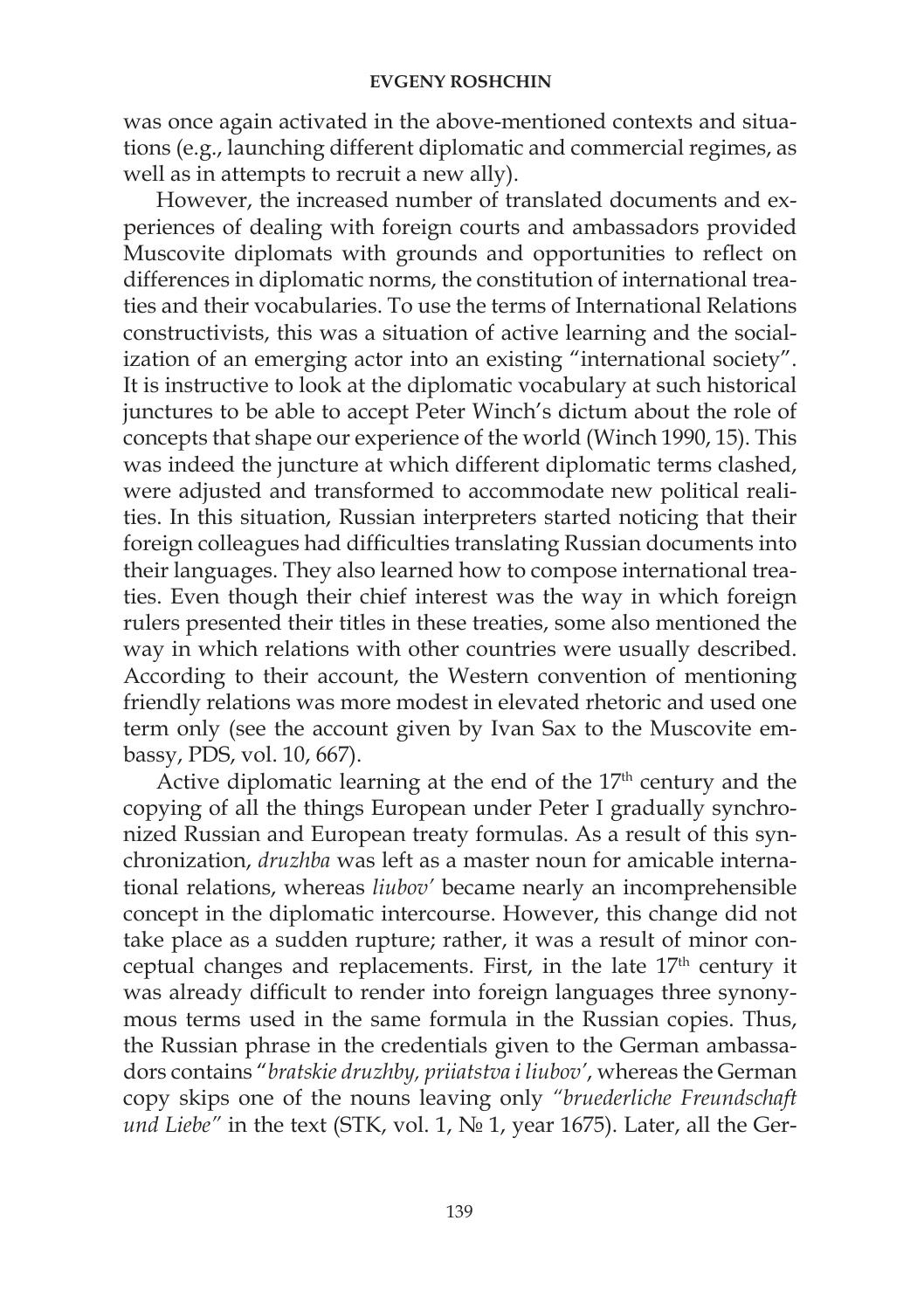man letters sent to the Russian monarch consistently used either the Latin *amicitia* or the German *Freundschaft*. For instance, in the correspondence concerning the draft of the peace treaty with the court of Brandenburg, Russian diplomats wrote that His Majesty is willing to maintain *"drevniuiu druzhbu i liubov'"* ("ancient friendship and love/ friendship") with the Kurfurst forever, whereas the French copy contains only *"l'ancienne amitie"* (Ibid., vol. 5, 42, year 1697). Starting from the second decade of the 18<sup>th</sup> century, Russian copies of international treaties predominantly contained the term *druzhba*, whereas *priiatstvo*  appeared in texts only occasionally and *liubov'* became virtually nonexistent (for more about this process, see Roshchin 2009).

This was also a time when the form of the international treaty was gradually changing. Russian *gramoty* similar to personal letters with inherent justificatory rhetoric were replaced with the modern treaty, in which two or more parties proclaim their desires in the preamble and concrete articles. Hence, all rhetorical attempts to convince the other party and establish an ancient tradition of friendships had to be voiced elsewhere. Moreover, rhetorical devices associated particularly with the concept of *liubov'* and referring to the context of political hierarchy and contested statuses seemed inadequate on the stage of the concert of Europe. Russian diplomatic conventions were thereby corrected to meet emerging European standards, with the subsequent unification of diplomatic formulas and terms. It is noteworthy that John LeDonne in his "geopolitical" interpretation of the foreign policies of the Russian Empire in the 17<sup>th</sup>-18<sup>th</sup> centuries notes the role of Russia's friends in Europe. He uses the term "friendly kingdom" in an attempt to differentiate between client societies, buffer states and great powers that could take a positive stance towards Russian policies. The latter, such as Austria, bore the status of friendly kingdoms (LeDonne 2003, particularly 61-67). His use of the term seems to be more analytical than derived from actual diplomatic vocabulary. Such a choice, made for the sake of the argument of the book, however, discriminates against the variety of political options for using the concept as a tool in centralizing Muscovite authority and in integrating this entity into the European system.

Despite this Europeanization of diplomatic standards, friendship (*druzhba*) was still invoked in the context of international recognition, establishing relations and creating quasi-juridical regimes. This article has traced the convention of appealing to friendship when ne-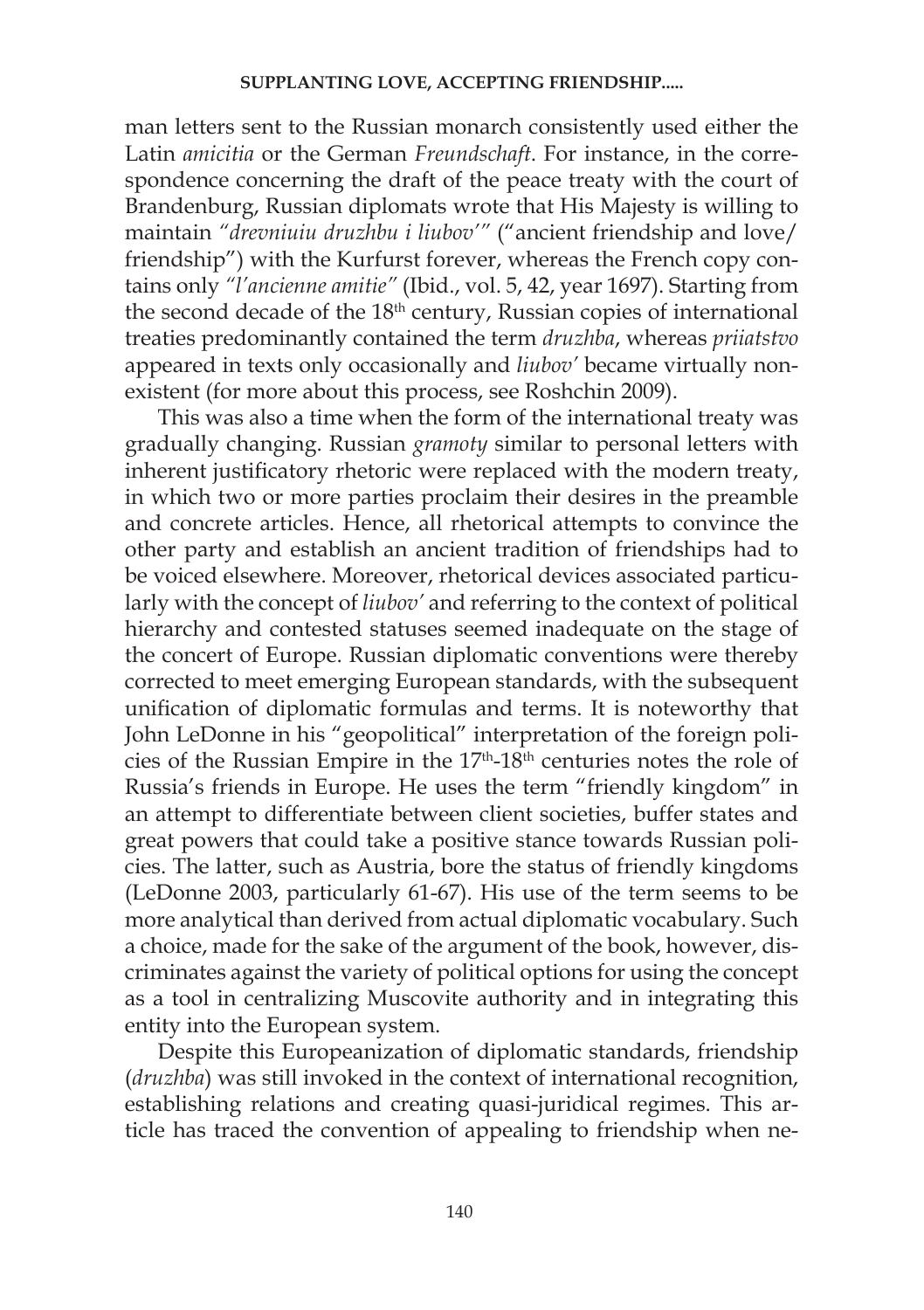gotiating and accepting different commercial obligations in the early Novgorod treaties with Hanseatic cities. This convention remained in force even after the initial socialization into a new European system. For example, the appeal to friendship has clear juridical implications in the Kuchuk-Kainarji peace treaty with the Ottoman Empire (1774). According to this treaty, the subjects of the powers in friendship are promised standard taxation, provided with necessary documents, their vessels are guaranteed safe passage in friendly waters, etc. (Pod Stiagom Rossii 1992, 82-84). However, this convention was actualized only during the initial stages of relations between the two parties, or when the parties decided to resume their relations after some interruption or conflict. Later on, appeals to friendship were replaced with treaties of commerce, navigation and others that built specific regimes of international interactions. Nonetheless, the initial or resumed stage of relations, which is about mutual recognition by the parties and a constitutive decision on the type and intensity of these relations, remains indispensably linked to the appeal to friendship. This is quite clearly demonstrated, for instance, in the peace treaties concluded after the Russo-Persian wars in the early 19<sup>th</sup> century. Thus, in the Treaty of Gulistan (1813), the Shah as a proof of friendship recognized certain khanates and tsardoms as belonging to the Russian Empire, while the Russian Emperor promised to help any son of the Persian shah who would be chosen as his official heir. Similarly, in the Turkmenchay peace treaty (1828) following the next war with Persia, the Russian Emperor in order to publicly prove his "friendly disposition" to the Persian shah "promises to recognize" Prince Abbas Mirza as a successor and heir to the Persian crown and in case of coronation "will consider him a legitimate ruler of that power" (art. VII) (Ibid., 314- 324). Thus, having retained its controlling and binding powers over counterparts, friendship facilitated the forging of common regimes, institutions (e.g., external sovereignty) and practices (e.g., recognition) in the community of equal sovereigns.

# **Conclusion**

This study of Russian international treaties has attempted to show that conceptual analysis should be part of any serious efforts to understand the process of state formation and the emergence of internation-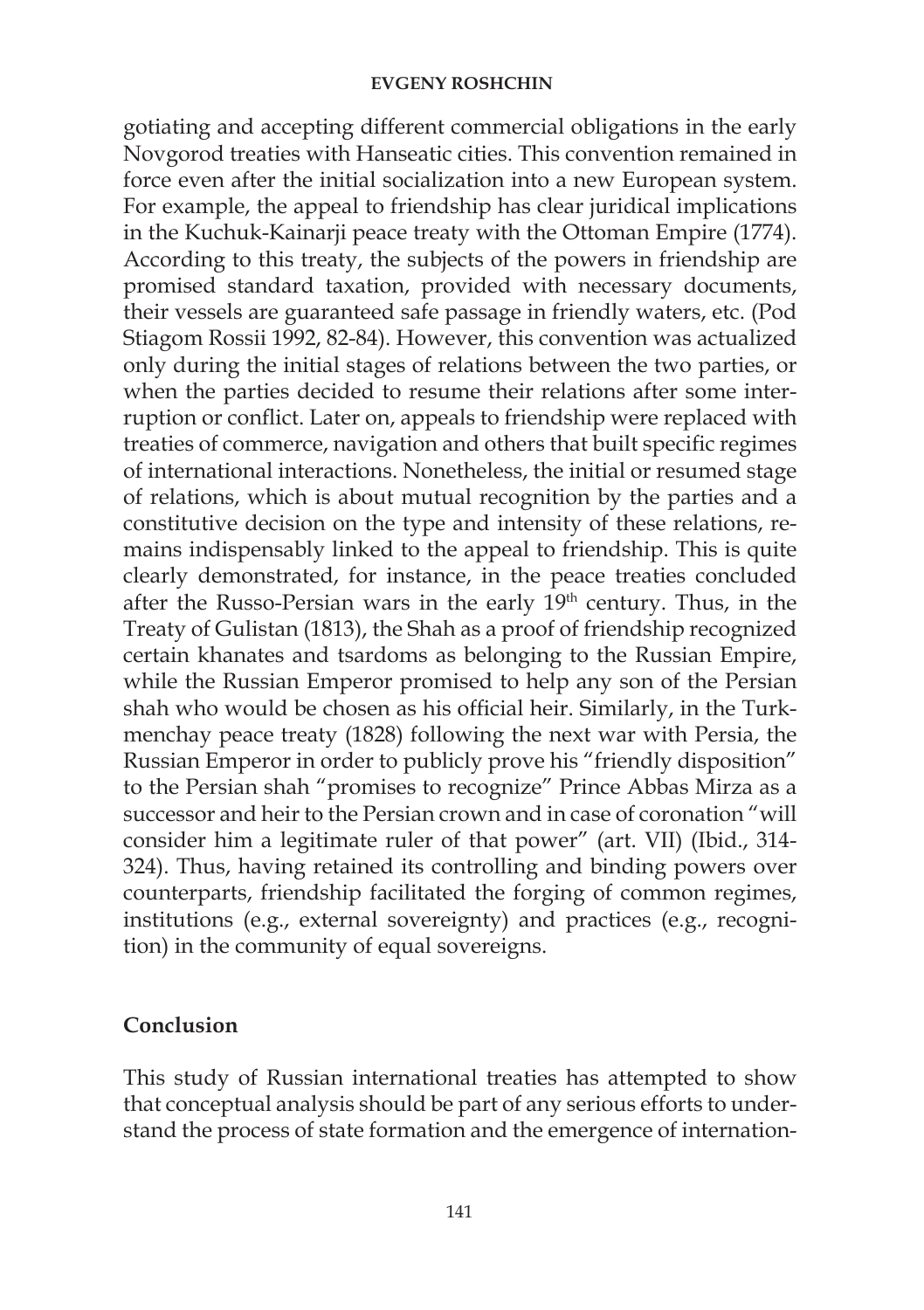al law and regimes. Apart from the concept of state, an understanding would also be needed of the ways in which different entities are gathered under the umbrella of one sovereign state and the types of justifications put forward in this gathering. As this article has tried to demonstrate, the emergence of the Muscovite state was mediated by the appeals to *liubov',* which turned out to be the concept that helped maintain a hierarchical appanage system and princes of the same kin to the same symbolic realm. Moreover, *liubov'* as well as *druzhba*, *priiazn'* and *priiatel'stvo* were used in the process of molding the international sphere with its own norms of conduct and specific regimes. We have showed that besides territorial sovereignty, *liubov'* and its synonyms were often used to guarantee the rights of merchants trading in other countries. Having appealed to these concepts, the parties could proceed with advancing concrete stipulations of the ways merchants should be treated, the privileges they could be granted, measures to secure their property rights and ways to settle disputes. Thus, friendship may, at first sight, seem like a purely contractual relationship. However, this contract also appears to acquire some major moral and political significance through a complex structure of justifications and elevated rhetoric. Its illocutionary and performative force is achieved through a series of speech acts that link the concept to the past experiences, familial relations and feeling and to Christian morality.

Quite paradoxically, this concept became the one that the barbaric people inherited from their first encounters with the Christian Byzantine Empire, and the one that the Russian Empire had to get rid of much later while being socialized in the new European international system. While the Muscovite use of *liubov'* and other concepts was compatible with traditions existing in the hierarchical medieval Europe, its conventional association with highly elevated and excessive *liubov'* rhetoric, used in turn in the confirmation of sovereign power and inequality, was hard to accommodate in the system based on the principle of sovereignty and juridical customs. Therefore, the Muscovite rulers had to employ other rhetorical strategies to maintain their status and to integrate into the European concert. These strategies gradually led to the unification of diplomatic vocabularies and the formulation of the modern conventions of using friendship (*druzhba*) in European politics.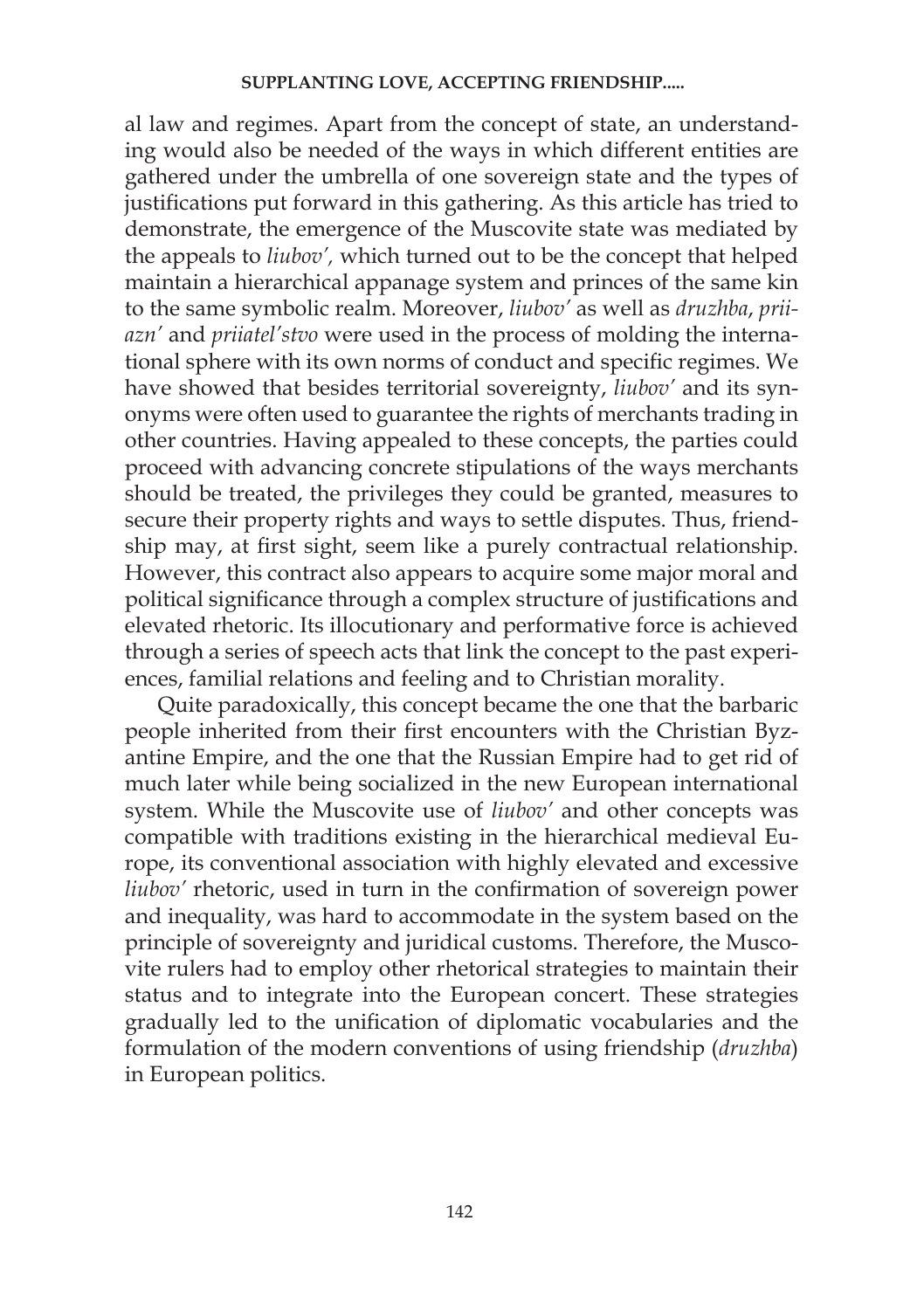#### **NOTES**

**1.** I am very grateful to two anonymous referees of *Redescriptions*, Dan Healey, Tuula Juvonen, Kari Palonen and the participants of a research seminar at the European University at St Petersburg for their comments on the various versions of my manuscript. **2.** It is worth emphasizing that this article is not trying to indentify the very first origins of the Russian concept of friendship (whether it is Byzantine by nature or imported via the north-western route). Rather this article is interested in different contexts of its appearance and the political relations it helped to describe and promote. **3.** As a methodological reservation, it should be emphasized that here the use of such terms as 'state', sovereignty', 'international', 'regime', 'institution' and others should not be interpreted as an anachronistic attempt to see present day institutions in the past, but rather as a cautious analytical attempt to understand the processes and phenomena that predated modern political institutions.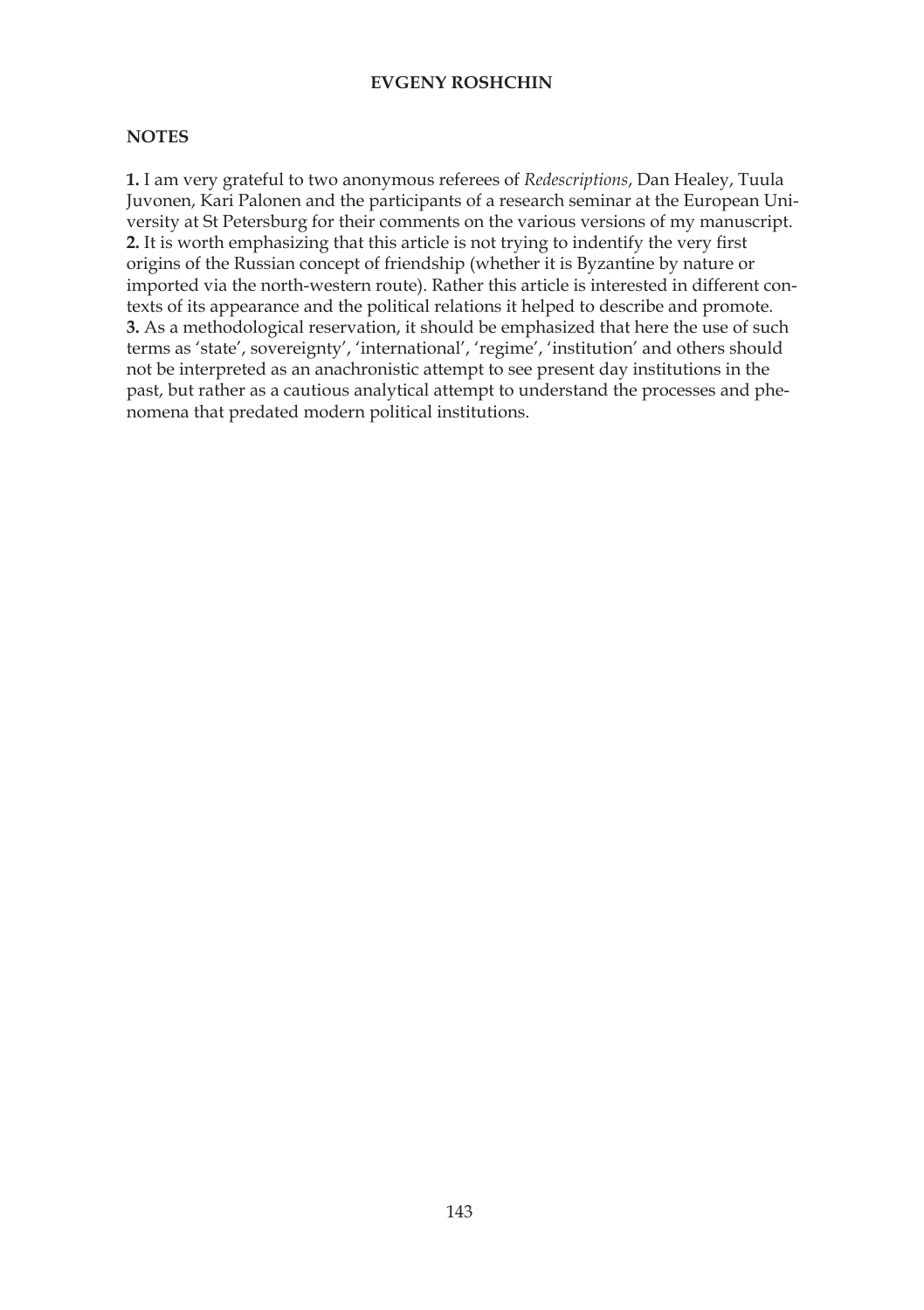## **SUPPLANTING LOVE, ACCEPTING FRIENDSHIP.....**

## **ABBREVIATIONS**

**Akty** – Akty Istoricheskie, Otnosiashchiesia k Rossii. **DDG** – Dukhovnye i dogovornye gramoty velikikh i idel'nykh kniazei, XIV-XVI vv. **Gramoty** – Gramoty, Kasaiuschiesia do Snoshenii Severo-Zapadnoi Rossii. **Kniga** – Kniga Posol'skaia. Metriki Velikogo Kniazhestva Litovskogo. **PDS** – Pamiatniki Diplomaticheskikh Snoshenii Drevnei Rossii s Derzhavami Inostrannymi. **PDTS** – Pamiatniki Diplomaticheskikh i Torgovykh Snoshenii Moskovskoi Rusi s Persiei. **PLDR** – Pamiatniki Literatury Drevnei Rusi. **PSRL** – Polnoie Sobranie Russkikh Letopisei. **RIO** – Sbornik Russkogo Istoricheskogo Obshchestva.

**STK** – Sobranie Traktatov i Konventsii.

## **DOCUMENTS**

*Akty Istoricheskie, Otnosiashchiesia k Rossii* (Historical Documents Relative to Russia), *Izvlechionnye iz Inostrannykh Arkhivov i Bibliotek A. I. Turgenevym.* vol. 2. St. Petersburg: Tipografiia E. Pratsa, 1842.

*Dukhovnye i Dogovornye Gramoty Velikikh i Udel'nykh kniazei,* XIV-XVI vv. (Testaments and Treaties of Grand and Appanage Princes, XIV-XVI cc.). Moskva-Leningrad: AN SSSR, 1950.

*Gramoty Velikogo Novgoroda i Pskova* (Treaties of Great Novgorod and Pskov), ed. S. N. Valka. Moscow and Leningrad: Academy of Sciences USSR, 1949

*Gramoty, Kasaiushchiesia do Snoshenii Severo-Zapadnoi Rossii s Rigoiu i Ganzeiskimi Gorodami v* XII, XIII i XIV veke (Treaties Concerning the Relations of North-Western Russia with Riga and Hanseatic Cities in the XII, XIII and XIV centuries). St Petersburg, 1857.

*Kniga Posol'skaia. Metriki Velikogo Kniazhestva Litovskogo* (Legation Book. The Metrics of the Grand Duchy of Lithuania), *Soderzhashchaia v Sebe Diplomaticheskie Snosheniia Litvy v Gosudarstvovanie Korolia Stefana Batoriia.* vol. 2. Moskva: Universitetskaia tipografia, 1843.

*Pamiatniki Diplomaticheskikh i Torgovykh Snoshenii Moskovskoi Rusi s Persiei* (Monuments of Diplomatic and Commercial Relations of the Muscovite Russia with Persia), ed. N.I.Veselovskii, vol. I. St Petersburg, 1890.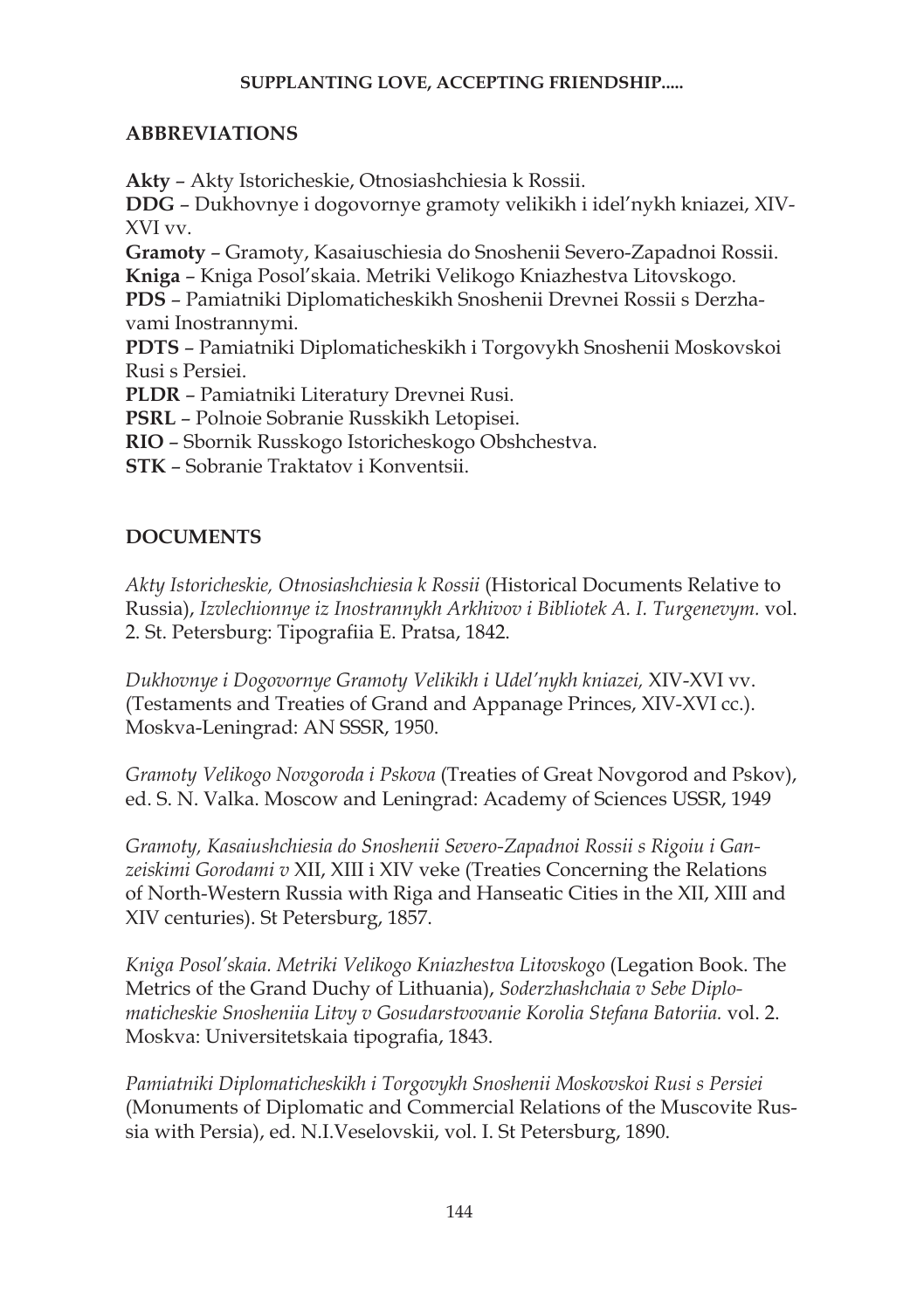*Pamiatniki Diplomaticheskikh Snoshenii Drevnei Rossii s Derzhavami Inostrannymi* (Monuments of Diplomatic Relations of the Old Russia with Foreign Powers). vol. 1, vol. 2 (1851), vol. 10 (1871). St. Petersburg.

*Pamiatniki Literatury Drevnei Rusi.Vtoraia Polovina XVI veka* (Monuments of Old Russian Literature). Sost. L. Dmitriev, D. Likhachiov. Moskva: Khudozhestvennaia Literatura, 1986.

*Pod Stiagom Rossii. Sbornik Arkhivnykh Documentov* (A Collection of Archival Documents), compiled by A. Sazonov, G. Gerasimova, O. Glushkova, S. Kisterev. Moscow: Russkaia kniga, 1992.

*Polnoie Sobranie Russkikh Letopisei* (The Full Collection of Russian Chronicles). Vol. I. Leningrad: AN SSSR, 1926 edition. (1997 reprint). Available at the Rukopisnye Pamiatniki Drevnei Rusi website: http://www.lrc-lib.ru/rus\_letopisi/Laurence/contents.htm (accessed on 26.04.2009).

*Sbornik Russkogo Istoricheskogo Obshchestva* (A Collection of the Russian Historical Society), vol. 35 (1882), vol. 38 (1883), vol. 41 (1884). St. Petersburg.

*Sobranie Traktatov i Konventsii, Zakliuchennyh Rossieiu s Inostrannymi Derzhavami* (A Collection of Treaties and Conventions Concluded between Russia and Foreign Powers), compiled by F. Martens, vol. 1 (1874), vol. 5 (1880). St Petersburg.